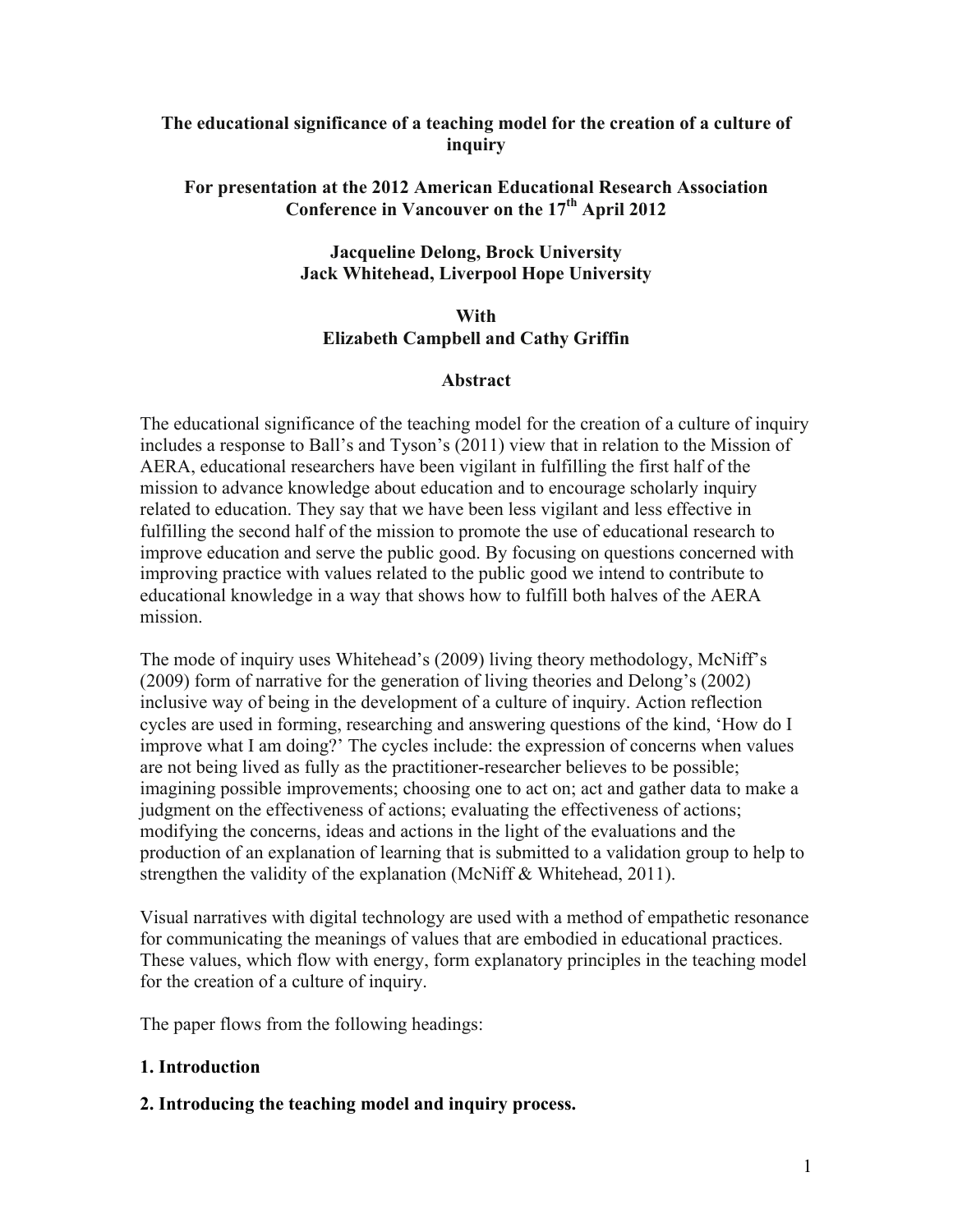- **3. Beginning the teaching and research processes issues of comfort and discomfort.**
- **4. Raising questions about values, seeding the idea of expressing passion, lifeaffirming energy and withstanding silence to encourage the contributions of others.**
- **5. Responding to the evidence.**
	- **5.1 Evidence to justify claims of creating a culture of inquiry to support student research.**
	- **5.2 Evidence of educational influence with regard to student use of multimedia.**
	- **5.3 Evidence of the efficacy of the pedagogical model in relation to educational influence in students' learning to live their values more fully and to contribute to knowledge.**
- **6. Co-operative inquiry.**
- **7. Scholarly significance.**
- **8. Interim conclusion.**

# **1.0 Introduction**

Our contribution to educational knowledge can be understood in terms of a teaching model for the creation of a culture of inquiry. In this teaching model, individual learnerresearchers, including ourselves, produce explanations of their educational influences in their own learning and in the learning of others, while contributing to the creation of a culture of inquiry. The contribution to knowledge can be understood in relation to Schön's (1995) call to develop a new epistemology for the new scholarship from action research. Our contribution to educational knowledge is focused on the nature of the explanatory principles we use to explain our educational influences in learning as we use and evolve our teaching model for the creation of a culture of inquiry. These principles include energy-flowing values whose meanings are clarified from their embodied expression in our educational practices as we ask, research and answer questions of the kind, 'How do I improve what I am doing?' We refer to the explanations that individuals give for the educational influences in learning as their living educational theories, to distinguish these explanations from those derived from the abstract concepts of theories of education.

In this paper we also focus on the use of digital technology in analyzing visual data in a way that helps us to move beyond some limitations of our binocular vision and our communications of meaning through words alone. At the heart of the transformation in what we can see through our binocular vision is the use of video-data. We shall show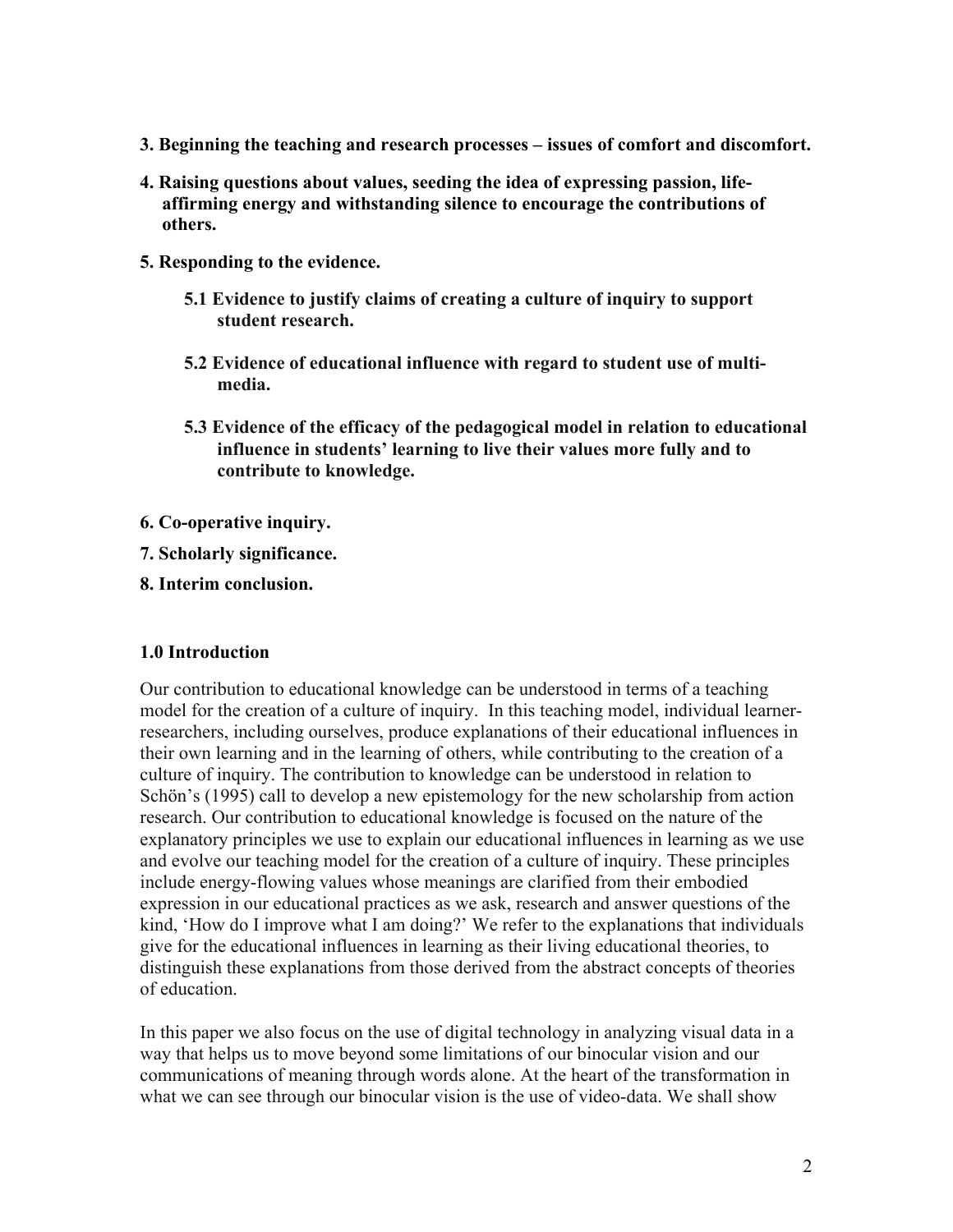how visual data, using SKYPE recordings and the use of digital technology in analyzing this data has raised our awareness of the educational significance of the relational dynamic between ourselves and others in our teaching and educational spaces.

The technique for showing the educational significance of a relationally dynamic awareness of space and boundaries in explanations of educational influence, will be explained below (see page 6). It involves the use of visual representations of practice with the exercise of empathetic resonance in relation to the communication of the meanings of embodied expressions of ontological values such as love, hope and wisdom:

The contribution I aspire to make to the science of consciousness is to encourage us all to use this remarkable tool, which each of us possesses, to investigate the mind *from within* and to search for the means by which we can create a new order for the whole of humanity, drawing on the love, hope and wisdom that is already within us at the source of our individual and collective beings (Walton, 2012).

We are also committed to researching the influence of our co-operative values in improving practice and generating knowledge and we share Breeze's (2011) points about the values that distinguish co-operative inquiry:

I find the suite of six organizational values (self-help, self-responsibility, democracy, equality, equity and solidarity) and the four ethical values (honesty, openness, social responsibility and caring for others) can be interpreted readily from an educational perspective. They provide a language to explore my motives and actions and scaffold my reflection.

Given that 2012 has been designated by the United Nations as the International Year of Co-operatives, it is timely that the scholarly significance of our presentation should connect with the values of co-operative inquiry that can be related directly to improving practice, generating knowledge and serving the public good. By this we mean that as we research our actions in living the above values as fully as possible we are holding ourselves accountable in relation to the values that distinguish the public good.

 By engaging in a co-operative inquiry with graduates of a master's cohort registered with Brock University in Canada, in the co-creation of this presentation we intend to show how the meanings of co-operative and inclusive values can be used as explanatory principles in fulfilling both halves of the AERA mission.

In working on this presentation with Elizabeth (Liz) Campbell and Cathy Griffin, we are bearing in mind a distinction made by Stenhouse (1980) about a data archive, a case record and a case report. In our AERA presentation, we draw on an extensive web-based data archive. We produced a case record and then intend to present a case report at the conference which is video-taped as a record of the report. This report draws attention to the record and the data archive to ensure that readers can check the validity of our claims to knowledge, with the most rigorous methods at their disposal. We stress the importance of the use of validation groups in which the researcher's account is subjected to such questions as: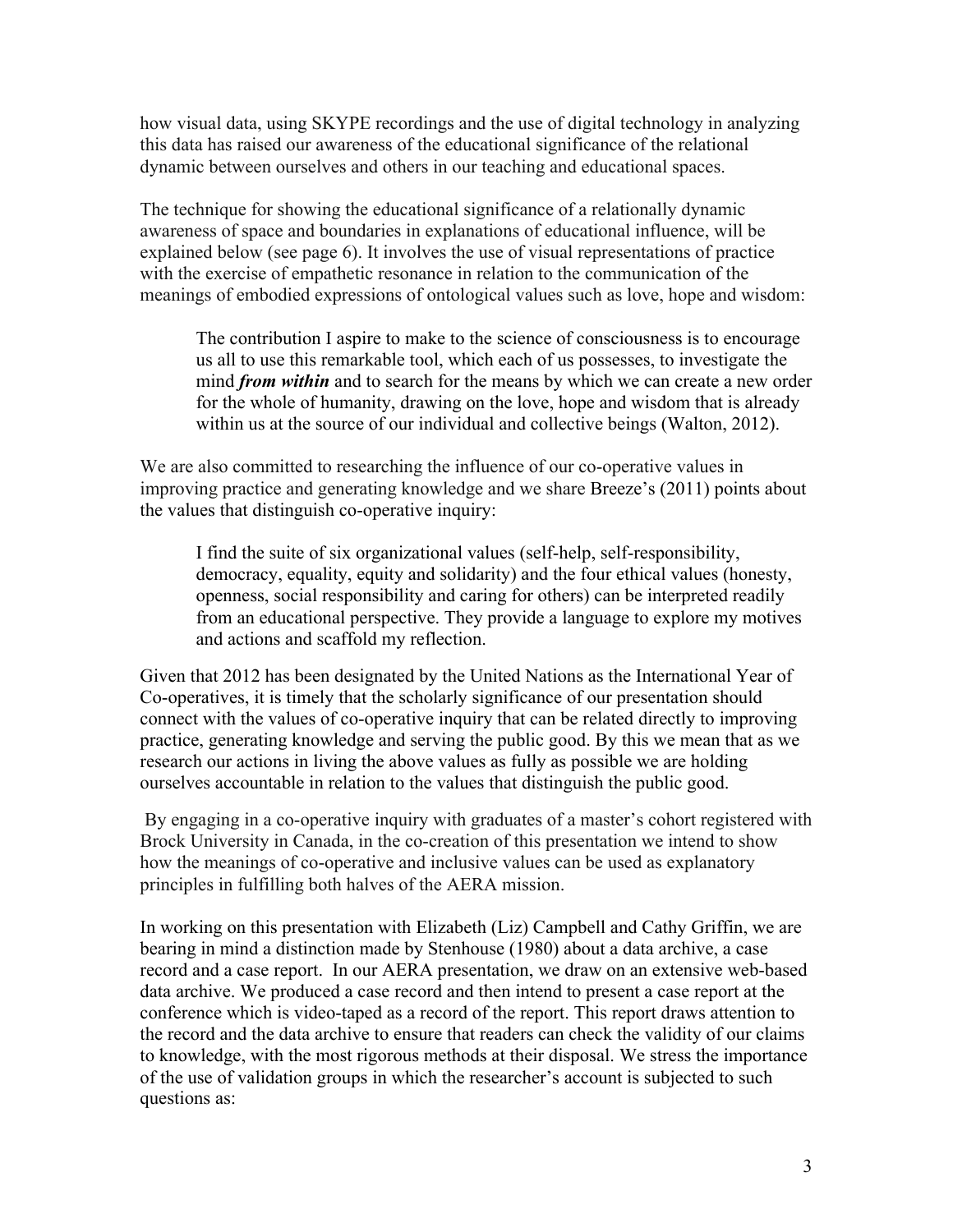How could the comprehensibility be enhanced?

How could the evidence used to justify assertions be strengthened?

How could the socio-historical and socio-cultural awareness be extended and deepened in relation to their influences in the explanations?

How could the authenticity of the account be strengthened in relation to the researchers showing that they are living their values as fully as they can?

In this case record we are beginning to focus on the educational significance of a teaching model for the creation of a culture of inquiry with Liz Campbell in her inquiry, *Journey to the Otherway: How can I Improve My Practice By Living My Values of Love and Joy More Fully?* and with Cathy Griffin in her inquiry, *How can I improve my Practice by Living my Values of Love, Trust and Authenticity more fully?*

We have organized the presentation under the following headings:

# **2. Introducing the teaching model and inquiry process**

The teaching model is based on the assumption that if a teacher wishes to encourage and support an inquiry habit of mind (Earle  $& Katz, 2006$ ) and inquiring minds through a culture of inquiry (Delong, 2002), then he/she can use an action-reflection (Whitehead, 1989; McNiff, 2009) process that models for the students how inquiry takes shape. This method has emerged over a number of years documented in previous research papers to AERA (Delong & Whitehead, 2011) and came into being as a replicable process during the instruction of two cohort programmes in 2010 and 2011.

During the 2010 programme in Bluewater, a rural school district in Ontario, Canada, the process of creating a culture of inquiry became more embedded in the cohort community with the addition of involving Whitehead in the community through recorded SKYPE conversations. This process became a pedagogical model in the 2011 programme in the Brantford cohort located in an urban semi-rural area.

Using Call Recorder, SKYPE video-conversations were recorded between the researchers during the teaching of the master's course *Discovering Approaches to Professional Development*.

The method emerged to include four steps, located on YouTube.

**First,** the professor reads and responds to written papers, listens to student concerns in emails and other communications, including SKYPE conversations and determines what she thinks the students need as the next step in the inquiry process, as in a 'just-in-time' approach.

**Second,** she shares her observations, plans and intentions for the next session with the cohort group on SKYPE with her critical friend (Whitehead). He listens, responds and makes suggestions for improvement. It is uploaded to YouTube.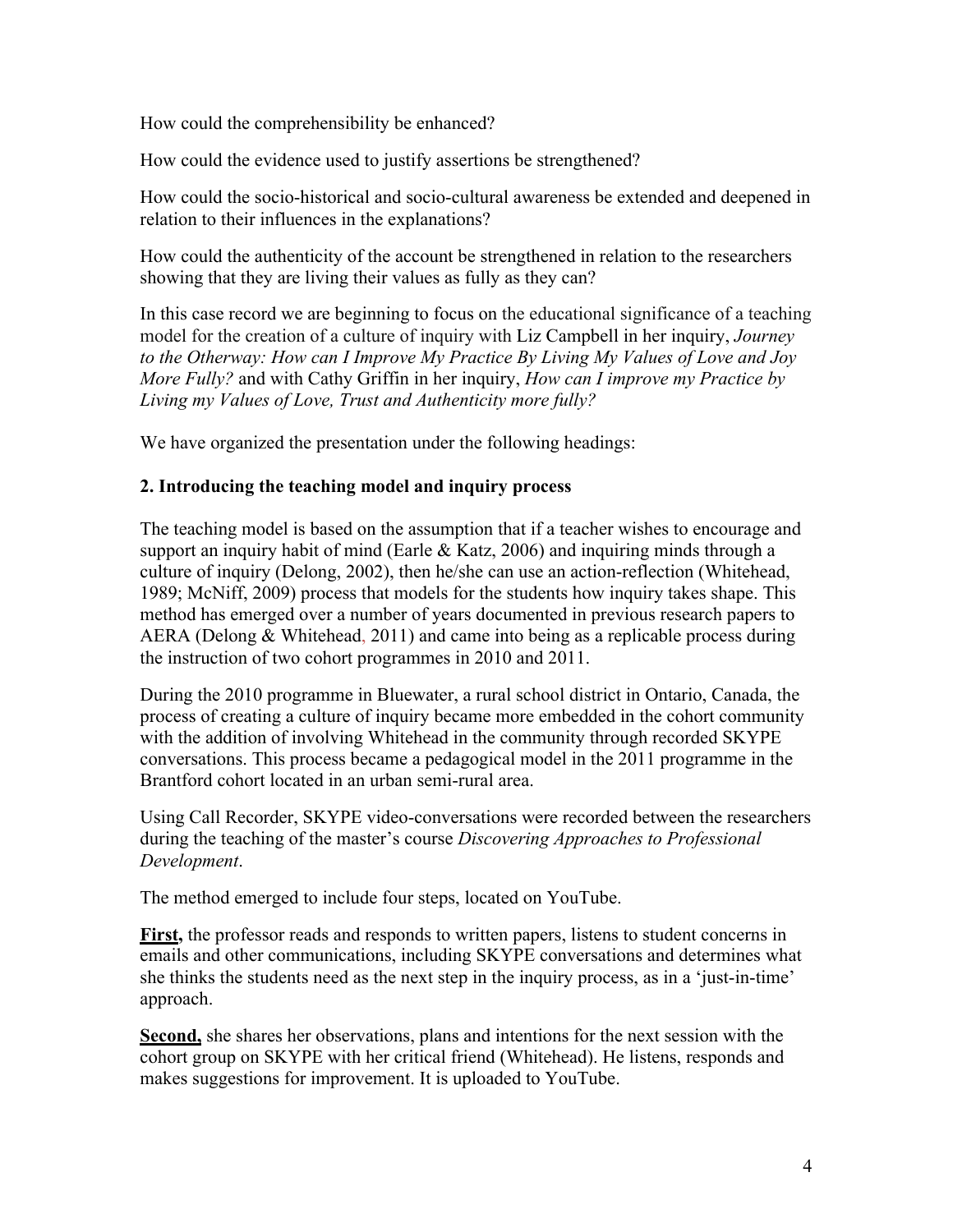**Third,** she shares her plan at the next master's session by playing the conversation as the plan for the day.

**Fourth,** she reviews the events with her critical friend through the same process with a view to planning the next session.

The technique for strengthening the validity of research accounts involves the use by validation groups of peers of Habermas' (1976, pp. 2-3) four criteria of comprehensibility, rightness, truth and authenticity. As part of the explanation, videoconferences occurred on February 19 and 26 with Delong, Whitehead and two graduates from the Bluewater cohort, Liz and Cathy, to validate claims to know. As well, the Master's major research projects are analyzed below for evidence related to the claims that the pedagogical model supported student learning and contributed to a culture of inquiry.

# **3. Beginning the teaching and research processes – issues of comfort and discomfort.**

While there are 7 iterations of this process: share intentions, teach class, reflect on attainment of intentions, revise and plan for next iteration, we focus here on the May  $13<sup>th</sup>$ clip:



# http://www.youtube.com/watch?v=XOmavfA-APo

We hear Delong seeing evidence of this model of instruction using multi-media in Jeff's completion of an assignment as a video journal. Also, Delong's intention to encourage students to re-submit assignments for assessment had caused one student to re-submit.

In the class the next day, she articulates her intention to check on comfort levels, on evidence of enhanced culture of inquiry, on using the text, Katz and Earle, as a source of data, and on articles, Anderson and Herr (2011) and Delong and Whitehead (2011) that support professional development approaches. Whitehead questions what she wants to get out of the text. Delong responds that while there is abundant use of professional learning communities, there appears to be little evidence of their effectiveness. She quotes Jeff who says that there is no passion in them as they are imposed. Jack emphasizes that we can find better evidence of growth within a culture of inquiry from within our own inquiries and the connection between their own inquiries and their flows of energy as a response to Anderson and Herr's concerns about the failure to theorize power. Last, Delong intends to start with the students articulating their inquiries orally in a validation group. Jack comments that the compressed nature of the course actually provides for increased focus on their inquiries.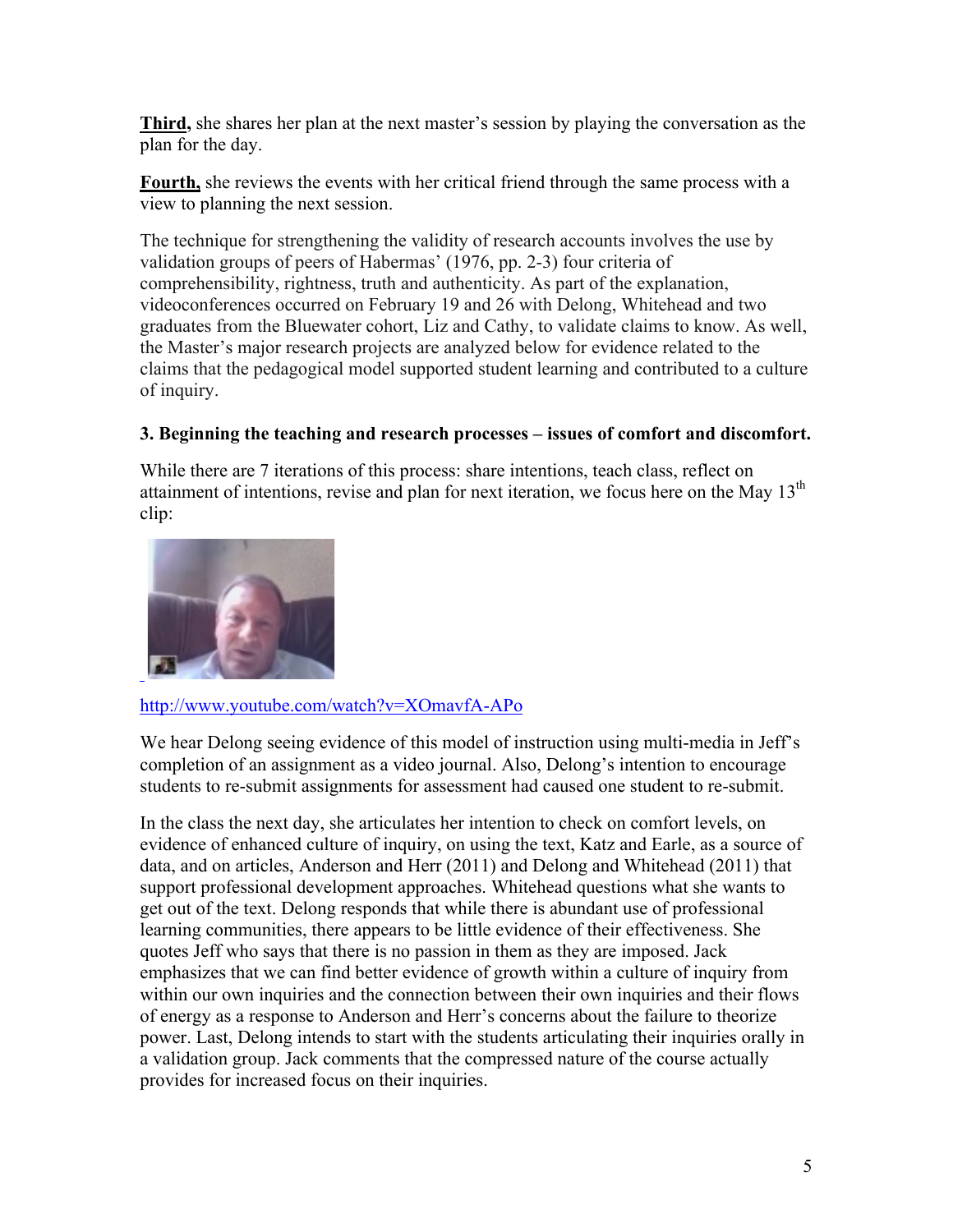In the May  $14<sup>th</sup>$  class, Delong starts the class with celebrating the nurses in the class and the ensuing laughter when one student suggests that donations can be made at the bank. Then Delong asks about comfort levels with regard to the first assignment. Jeff complains about the amount of change in his research and wants to stop the train to which others respond that that won't happen and Delong reassures him that as the research proceeds, he will experience more confidence.

She asks for other concerns from which emerges the issue of when is enough evidence enough to support claims to know one's values. Delong suggests reading the Delong and Whitehead (2011) paper for some examples and description of the process. She reassures them that it is too early to have all the answers and that early writing provides a baseline from which to see growth later. The dialogues continue around how to be accountable for claims to know our values with the students responding to each other.

One student very clearly articulates the essence of the examination of one's values:

*When you actually say it out loud to another person you've made that commitment. Because if you're rolling it around in your head, you could change your mind. Once you say it out loud, it's the accountability piece, it's the vulnerability and opening yourself up to: Oh my goodness, do I really want to hear what they're saying? Do I honestly truly want to know? That's a really hard perspective. It gets back to the impostorship syndrome because you open yourself up to letting someone know I'm not the person that I would like to present myself as being. And also, when you challenge your own beliefs, that gets into the whole area of: Who am I as an individual? And am I being true to myself and Am I living my own belief system? It's a scary place to be.*

This discussion took the first 15 minutes of the class to deal with issues of discomfort and concern which Delong had articulated in the May 13 intentions clip.

# **4. Raising questions about values, seeding the idea of expressing passion, lifeaffirming energy and withstanding silence to encourage the contributions of others.**

Then the session goes to a SKYPE conversation with Whitehead, where the first question concerns fundamental questions of the students themselves in terms of their values and Whitehead responds with regard to his own practice:

*And also to show real concern for your students responding to the fundamental values of the students. A relational accountablility. How am I living my values and helping students do the same. This resonated with several students in terms of living one's values while being aware of power relations, while keeping safe within boundaries, and with learning from detractors.* 

When the concept of life-affirming energy does not emerge in the dialogue, Delong seeds the idea. Just by example there is a moment where Delong smiles broadly to Jack and he responds to that expression of pleasure. He advises them to look for that passion and energy in their own videos. One student says:

*As you are talking about life affirming energy, suddenly it occurred to me: that is why video conferencing works with kids. It's because having videoconferencing in*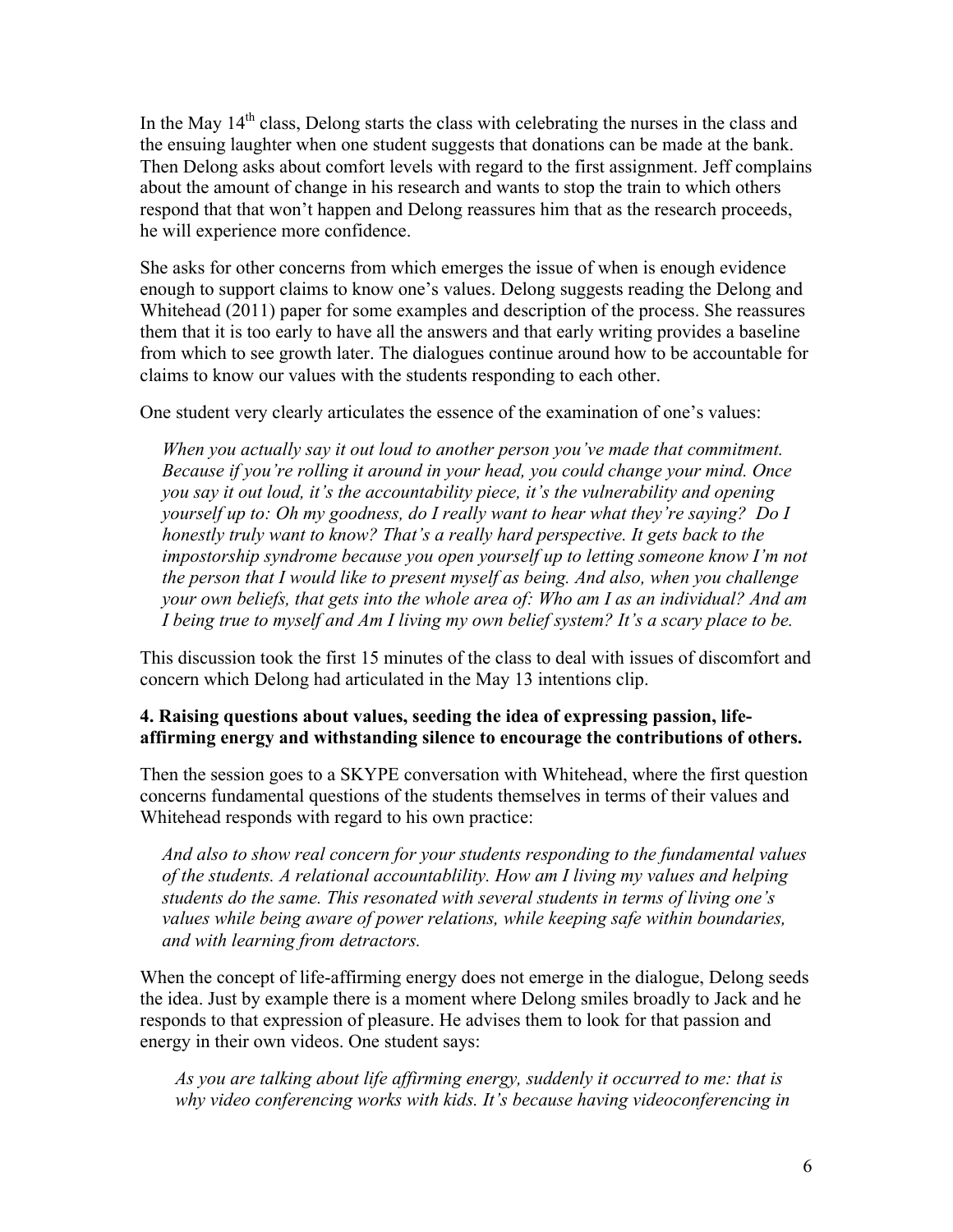*the classroom where the kids are partnered up with those experts in their field, they are obviously in their field because they are passionate about what they do. And when the kids are passionate about learning and they share their questions and they share their ideas with someone else who has that same kind of passion about what they do, that's that magical component of video conferencing that I've seen happen with my kids in my class and that's why it works.* 

Another student shares with Jack and the group that she and Delong had experienced a SKYPE session:

*It was really good. I have used Skype with my family for a long time but to use it as a teaching session was new. I will use it with my students when I return to teaching in September so that they can get in touch with me. Sometimes email is so impersonal. When you talk to students via email you don't get the personality or personal relationship. I felt so much more comfortable talking with Jackie about what I was asking than if I had just written her an email. I got much more out of it. So Skype is one of the tools that I will use in my teaching. It's a great tool I never thought of before.*

### Jack responds:

*This insight only developed in me over about 12 to 18 months where because we can see each other, if I put this into YouTube, because it's on the Skype where we can see each other and, like your conversation with Jackie, I think we can start to look at the qualities of relationships that we are expressing together in a way that we can't in text. I think we could develop this together over the next year or so to see the importance of these visual resources and how our meanings are quite different when we express them, as you did with Jackie, in terms of the values. They're not just words; these are relational values that I think everyone in the room will actually be aware of and are living yet we haven't got to allow those to be distorted by text-only accounts.*

**In this postmortem of the Saturday session**, the conversation included the importance of silence:



Jacqueline Delong on 15-05-11 reflecting on MA

Delong: *It's just been two weeks, imagine and …*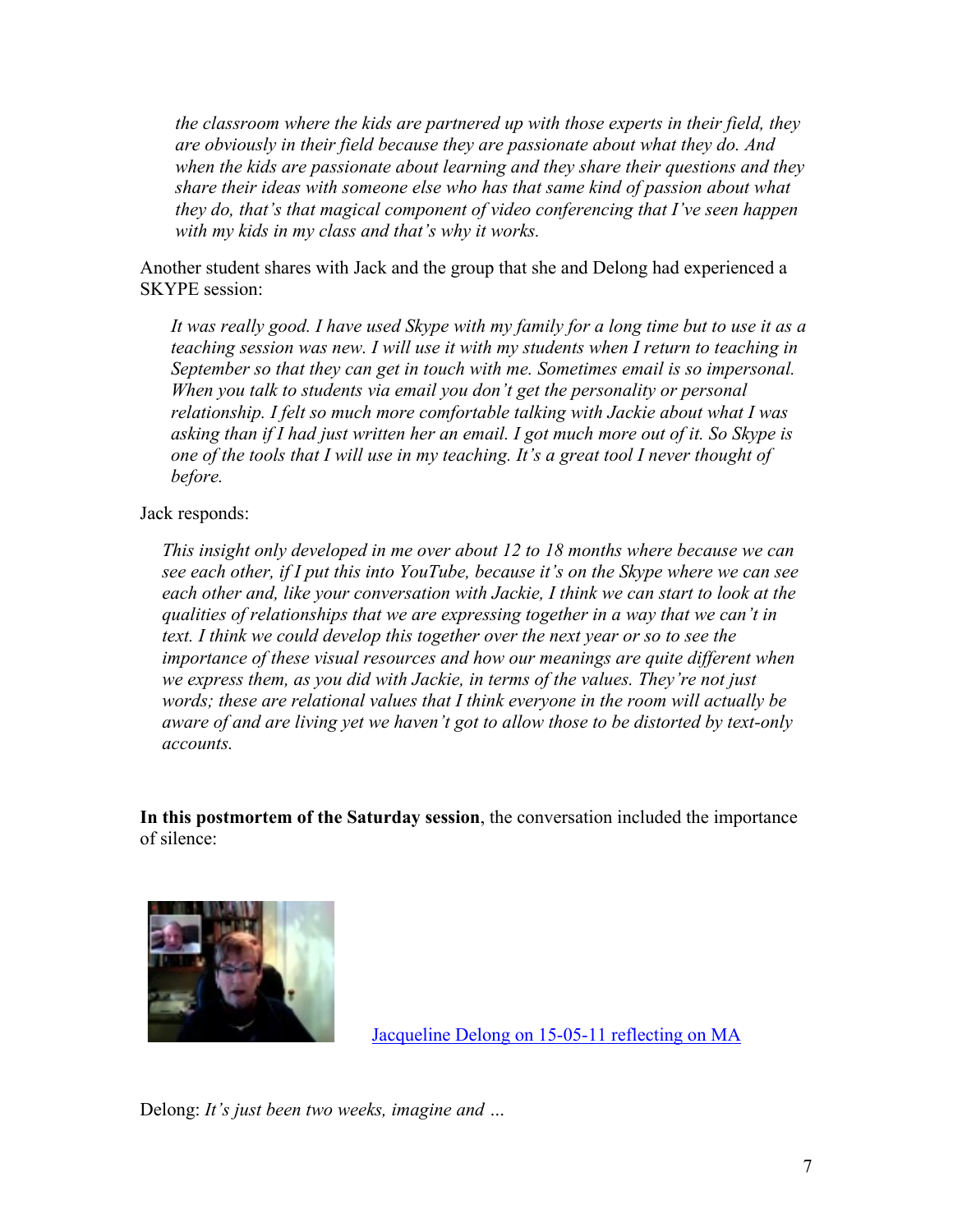Whitehead: *I know it really is dramatic. You know the quality of the questions and their inquiries and that idea of the pupils actually becoming co-researchers and also the video diaries. It must also to do with your very disciplined and very focused attention on now what you see to be vital in moving these inquiries forward.*

Delong: *Really, it's just been a kind of a natural evolution. It hasn't felt strained or pushed. Although they certainly articulate that there is some confusion. They are very good at chatting with each other so there will be a question asked and I deliberately take time. Because if it can come from them that's what I do with it. So that's a claim of mine and I think that I have the videotape to show it. But even yesterday when we were chatting with you, you noticed that I gave them time and more came forward as you do give that time which we often underestimate as educators that time needed to formulate thoughts.*

Whitehead: *Well, also, it's a very important insight, that ability to withstand silence, you know, to give the time and that space and then with the silence to enable them to actually come forward. That's really good.*

Delong: *I think that that's not something I always knew. You always read about are you giving the children enough time to respond and that tolerance for that wait time. But when you see it actually happening, you think, Wow, that's so powerful!* 

Whitehead: *It is and the quality of the questions that were coming yesterday; these is no doubt that those are their questions and were really authentic ones.*

Delong : *Just to review, I thought it was really important yesterday to have you there. It really lifted them. I know some of their questions were very difficult and you helped them work through them and see the bigger picture on it.*

Whitehead: *I am pleased.*

After this interchange, they follow up on which articles would support the students' inquiries. Later, the dialogue moves onto the concept of life-affirming energy.

Delong: *The session on life-affirming energy; that was one of the key concepts I wanted to get into yesterday. When it didn't come up, I stimulated it because that's an important piece. They have our paper to read but sometimes you need to hear that from more than one perspective.*

Whitehead: *I hope that they got it because I was asked that with a group earlier in the week and I've sent round the videotape to actually highlight that process of the empathetic resonance with the video to get the life-enhancing energy. I'll forward the email. There's a beautiful moment and I'll see if I can find it where you look at the camera and you talk to me yesterday and actually you evoked in me that flow of energy and I think it's unmistakable so again I think it's highlighting those times because with each one of them you could clearly feel their passion and yet you just hope that they don't omit it from their accounts, don't you?*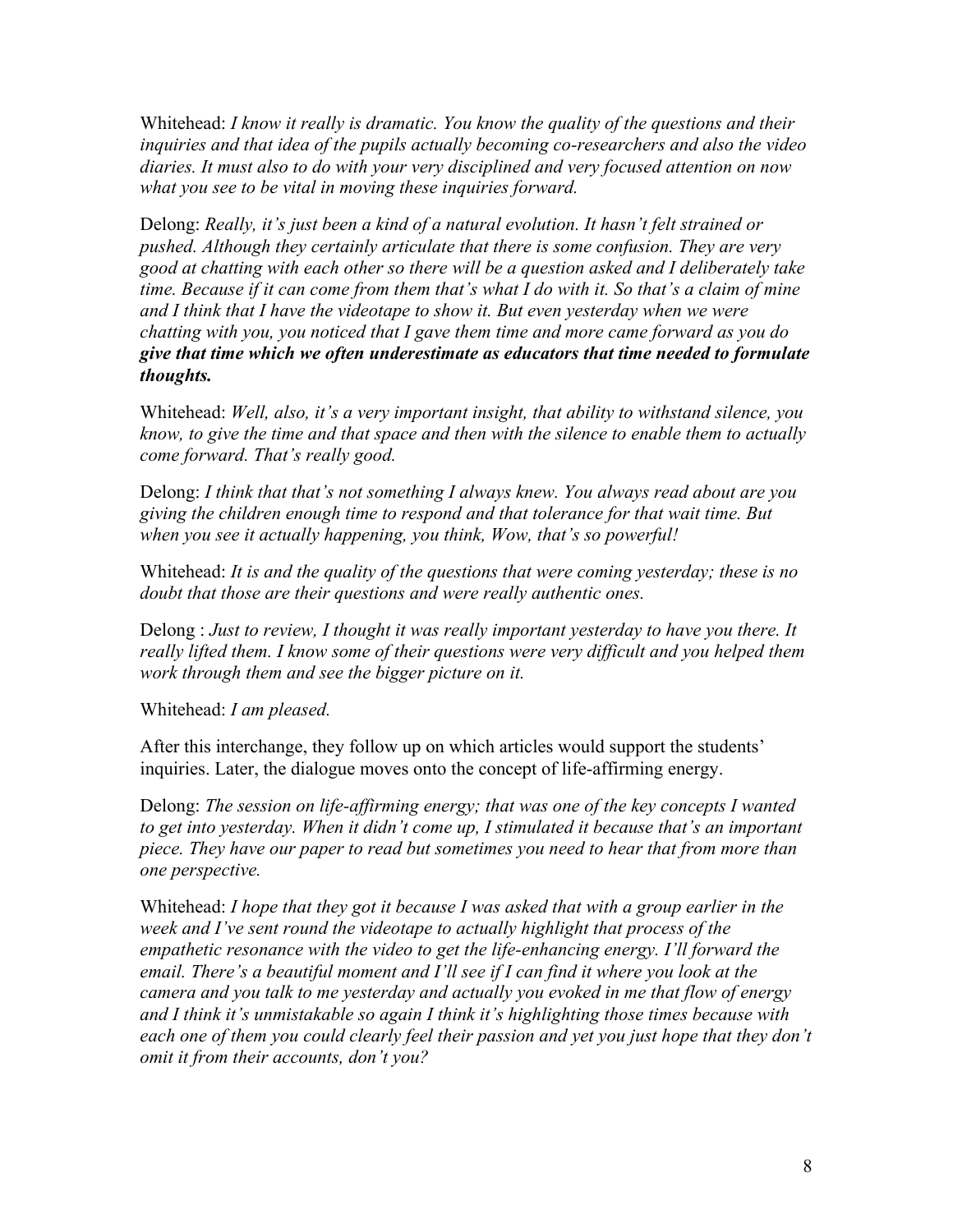Delong: *You can't see yourself unless you do something like this but you know when they talk about what matters to them their faces light up. It's a different face!*

Whitehead*: It is…completely.*

Delong: *It's almost like, where was that face a few moments ago?*

Whitehead: *Well, you are focusing on it and highlighting the importance of that energy and those values.*

# **5.0 Responding to the evidence.**

- **5.1 Evidence to justify claims of creating a culture of inquiry to support student research.**
- **5.2. Evidence of educational influence with regard to student use of multimedia.**

# **5.3. Evidence of the efficacy of the pedagogical model in relation to educational influence in students' learning to live their values more fully and to contribute to knowledge.**

We are making a request of the reader to read the following data archive holding our purposes in 5.1, 5.2 and 5.3 above in mind. In what follows is evidence offered narratively to offer adequate evidence to justify our claims. When Delong constructed the archive, she intended to avoid damaging the flow of the student voice by including genuinely subordinating and emancipatory statements to lead the reader into the excerpt.

Fear of damaging the communication and moved by the meanings that she is enabling the students to tell, she has selected from their work certain parts in which their voices can be heard. She looked at their work with the lens of these above claims and then added a short statement with each of the purposes above. The short communications to the reader with key concepts bolded are intended not to dominate but only to guide the reader. Her intention in the communication was to offer sufficient evidence through allowing the freedom for the student to speak in her own way about these values of culture of inquiry, use of multi-media and use of this pedagogical model in relation to their own influences in living their values as fully as they can.

Her fear was that it would feel like a list of bits looking for support of these claims. We hope that the aesthetic, living narrative avoids this problem.

In developing this research record from the data archives and using it in our research report we wish to show what we mean by our inclusive and co-operative values in creating a culture of inquiry. In supporting others in creating their living educational theories as we continue to evolve our own, we believe that we have learned to invite others to develop their own inquiries and express themselves in their own voices. As part of our educational practice we seek to respond to others in ways that presence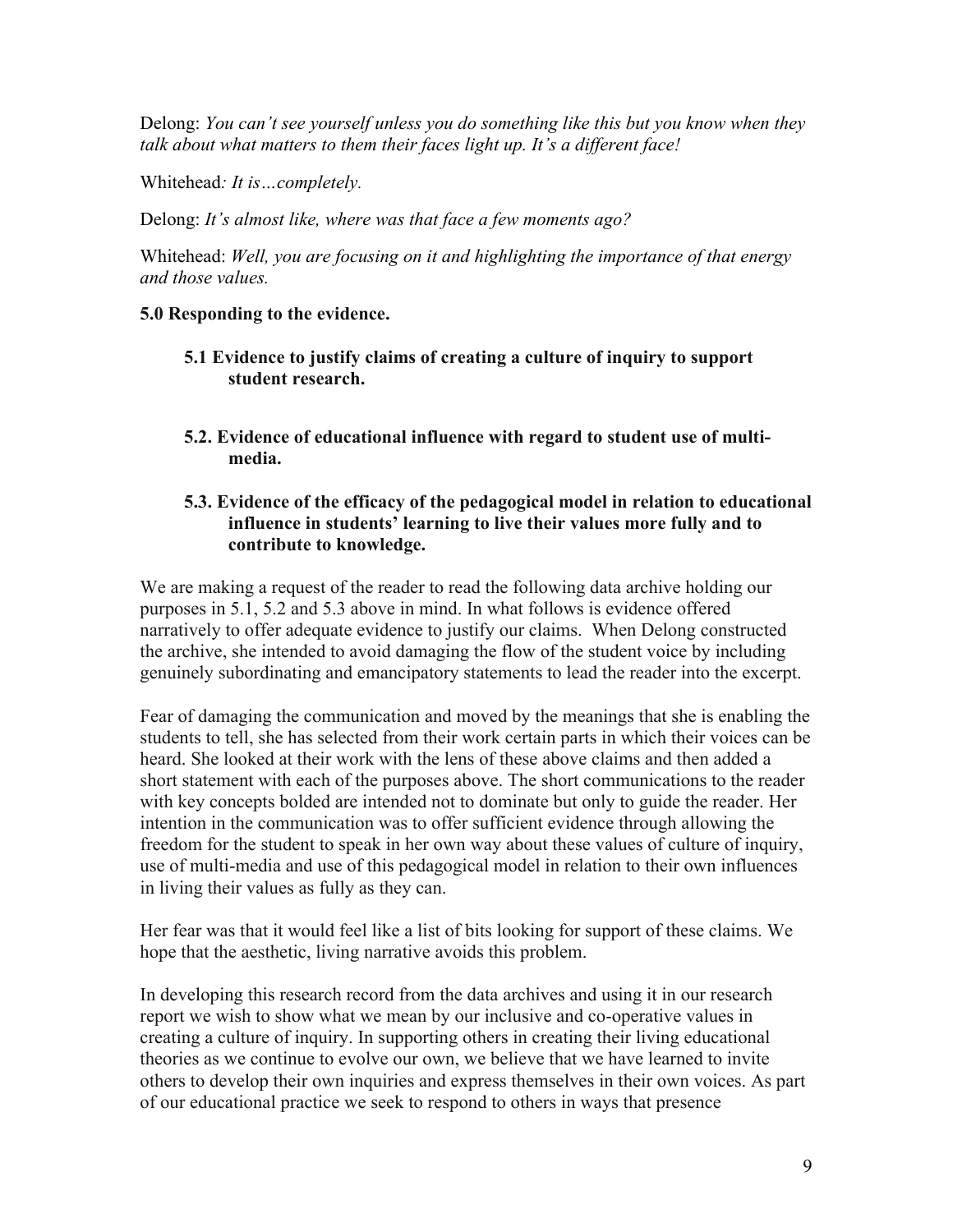developmental opportunities (Kinsella, 2011) and that require the expression of the creativity of the other in responding to and learning from these possibilities.

Delong's creation of the research record with Griffin's writings on **How Can I Improve My Practice By Living My Values Of Love, Trust And Authenticity More Fully?** and Campbell's writing **Journey to the Otherway: How can I Improve My Practice By Living My Values of Love and Joy More Fully?** with a focus on the inclusive and cooperative values that distinguish both a culture of inquiry and the teaching model that focuses on both improving practice and generating knowledge that can fulfill both halves of the AERA mission. By this we mean that through living and researching our inclusive and co-operative values as fully as we can, we are contributing to a social movement that can provide evidence of both advancing knowledge about education, of encouraging scholarly inquiry related to education and of promoting the use of research to improve practice and serve the public good.

The case record has been created by Delong in the following responses to the master's writings of Cathy Griffin and Liz Campbell. The case record has then been sent for any written responses to Campbell and Griffin and for a recorded multi-screen video conversation, referred to in the case record.

**Cathy Griffin** was a member of the Bluewater Masters cohort in which Delong taught two courses and she worked with Cathy as supervisor of her final major research project. Cathy graduated from Brock University in October of 2011. Her full project can be found at http://www.spanglefish.com/ActionResearchCanada/index.asp?pageid=255602

Abstract

The investigator in this action research study set out to improve her relationships with others by undertaking a three-part action research project. First, she employed a wellness approach to restoring balance in her life by improving her fitness and developing mindfulness. Second, she reflected on the impact of key incidents in her childhood – specifically childhood sexual abuse. Lastly, she employed a conflict management strategy. Data was collected in the form of journals, video journals, personal communication and video recorded conversations with critical friends and a validation group. Through the process of action and refection cycles and with the help of others, the investigator was able to identify her core values as love, trust and authenticity.

Furthermore, she was able to gather evidence of her values in practice, her educational influence and record changes in her self-concept over the course of the project.

When Cathy shares her intention to create a **culture of inquiry** with her own students, it is possible to draw that much-anticipated line of influence from professor to student to her students and thus the **improvement of student learning**:

My purpose in undertaking this project is ultimately to improve how I relate to others and to forge stronger relationships. In this action, I am adopting a "social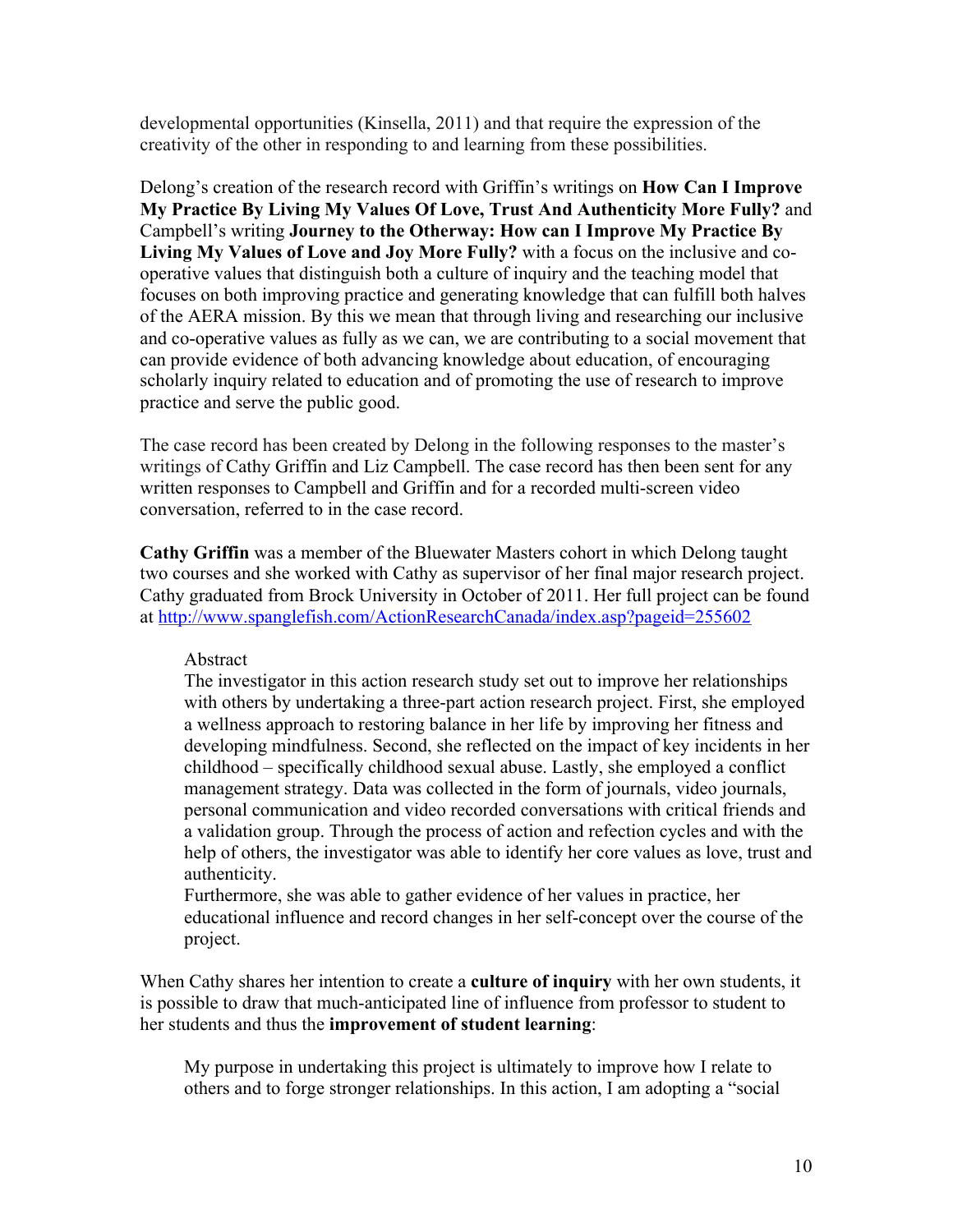constructivist worldview" (Cresswell, 2007, p. 8) which is my "basic set of beliefs that guide action" (Guba, as cited in Cresswell, 2007, p. 6). I interact with my students in order to facilitate their creation of meaning for themselves. Together we construct a learning community through which I learn with them and we continually discuss and debate our thoughts and ideas. As a learner myself, I help create my own culture of inquiry (Earl & Katz, 2006) in which I invite others to be "critical friends" who "bring a high degree of positive regard, are forgiving and tolerant of failings" to engage in a discussion (p.21). I must communicate to them the importance or urgency of my study, and make time to meet, reflect and meet again (Earl & Katz, 2006, p. 21). Through this process I attempt to bring sensitivity to different contexts, cultures and perspectives. My values matter in this process because as they are central to the motivations and actions that guide my interactions; they are what I teach and they are what I am (p. 22-26).

#### The **validation group** played an important role in Cathy's quest to find balance in life:

During this quest for balance, I made journal entries, talked to my validation group, spoke to friends about what I was doing and reflected on the process. What became clear to me was the enormity of the guilt I felt in not being able to maintain a balanced lifestyle. These feelings of guilt translated into a long list of should. I should be more fit. I should be more mindful. I should learn to control my emotions better.

At the same time, I was getting feedback on my writing based on this project from my validation group and talking about my progress with my husband. Liz picked up on the fact that I was using the word *should* when I was speaking about all sorts of things including my fitness routine. "Consider the use of the word should... it is inhibiting language. Is that really what you want to say?" asked Liz. "This master's program is great but it brings out your worst quality – self-criticism," commented my husband. "Trust in the process," said Liz. "Trust your embodied knowledge," encouraged Jackie. It finally came together, with much prompting, guidance and encouragement. I did not trust myself to know what I wanted or needed. I did not trust I could be able to act to achieve it either. I had been operating without firm reliance on my own character and values. Without opening myself up to deep selfreflection I was going to be stuck with my long list of *should* instead a list of authentic *want* and *have to*.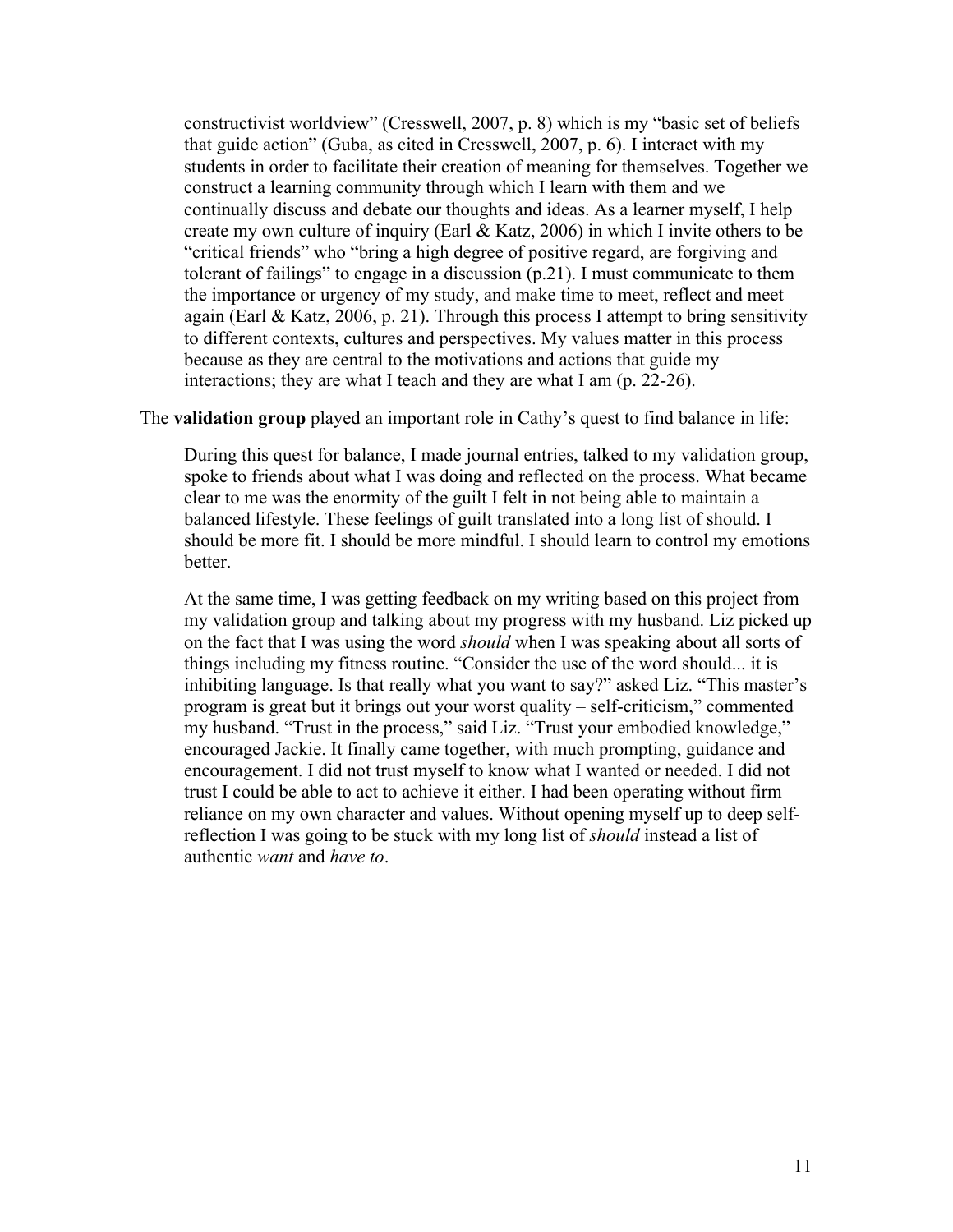

*Photograph 2.* The Beloved Validators (p.38)

She shares Delong's role in **supporting** her to tell her story as a survivor of abuse:

I could not even begin to tell my history as a survivor until I got support from Jackie Delong, a caring female professor who I trusted. This story was actually part of an outstanding assignment for Michael, my previous professor who happened to be a very approachable, caring male. I just kept putting off its writing because I needed the right person to write it to – and because of my history I felt much more comfortable telling it to a female (p. 65).

In a **culture of inquiry**, Cathy was enabled to share her experience:

In this reflection on my experience I make clear my deep valuing of authenticity and my respect for the culture of inquiry with Jackie and my M.Ed. cohort. I wanted to tell them the truth. Evident also is the fear that I will be viewed as a victim, inappropriate, and dramatic. My cohort and husband tried to reassure me that they saw me as strong and resilient for sharing my story. Although I felt internal strength and determination to stay the course, my self-doubt, my lack of self-worth was at the forefront (p. 69).

The role of the critical friend, the **culture of inquiry** and **trust** in the cohort as part of the culture of inquiry is described:

About the time that I was struggling through the literature I had begun an email conversation with fellow M.Ed. student, Liz Campbell. In this forum entitled The Dialogic Journey, we discussed themes that emerged in our personal journals. I found myself reflecting further to Liz about my struggle to find direction in the research: (p. 76)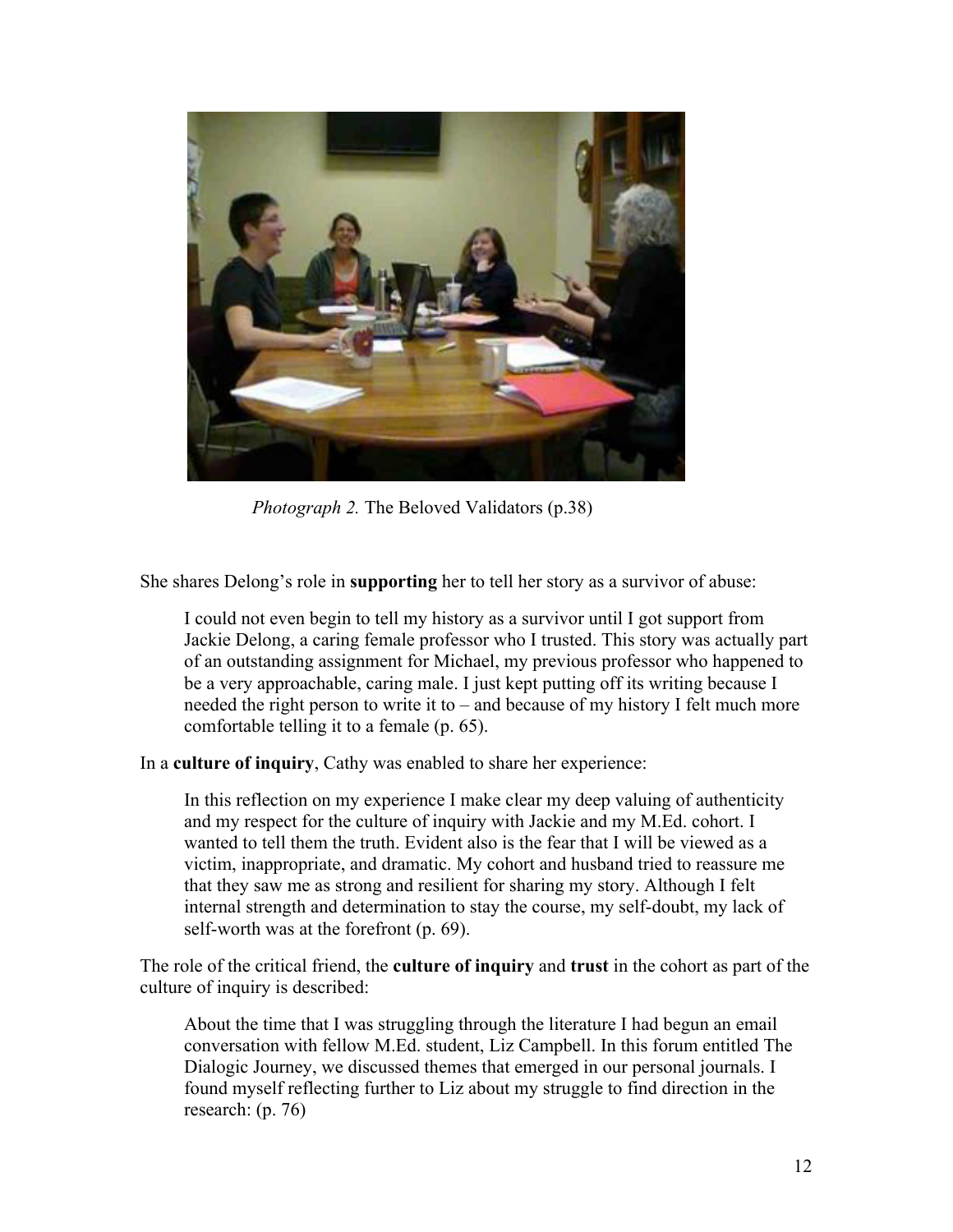*I don't talk much about my experiences as an athlete. Liz has gently encouraged me*  to reflect on my silence and how my experiences as an athlete have shaped who I *am. First, when she read about my history with flow and mind-body connection in Chapter Two, she inserted a comment right into my text. She wrote, "Aren't you grateful for having been introduced to this so early in life?" I took the comment at face value and immediately edited my document by adding a sentence on how grateful I was for having had the experience but didn't engage in deep reflection. I didn't recognize her gentle nudge as what it was until much later. Liz is the master at setting up little thought-provoking niggles that prime me to view my experiences from a different perspective. Sometimes it takes a long time before the niggles turn into questions and lead to answers. But she is very patient and trusts in the process.*  (p. 89)

Liz acts as a mirror, holding me accountable to what I say. She reflects what I say and what I cannot hear so that I can self-monitor.

Liz: *Trust yourself. Trust your own instincts* (p. 114).

Cathy: *Basically, having that trust in community, hearing my voice repeated to me was really huge in getting that trust in myself because then it was almost like... there was one spot I would like to use you Megan and you said something and my reaction was like getting punched in the gut, like not in a bad way but it was like (I mimic the feeling) a good, "Oh my god!" because for the first time I heard what I*  was feeling inside said by somebody I really respected and it was like I could trust *what was inside because you said it*. (p. 119)

Cathy shares the role of the **supportive community** in keeping the research reasonable given the timelines:

When I listened to others and heard what they were saying, I recognized that I had unconsciously adopted unrealistic expectations for my M.Ed. project. My professors kept repeating that I needed to make sure my project was doable in the six-month period we had left. My M.Ed. cohort questioned whether I was making too many claims and whether I could collect all the data I had planned to collect during my first presentation (p.  $88 - 89$ ).

She again talks about the role of **validation group and video as mirrors**:

I found it helpful to return to Branson's (2009) Inside-Out model of self-reflection (See Table 2, p. 30). The process of uncovering and recognizing my values and beliefs took a long time as I struggled against my preferred values, resultant motives and intrinsic beliefs in order to achieve a clear view of myself. It is a process I could not have completed alone. My husband, my validation group and the video camera were essential as mirrors who could reflect back to me what they saw, heard and felt in my words and actions rather than what filtered through my coping mechanisms and warped self- concept.(p. 89- 90)

Cathy made extensive use of the **video** both with her camera and with SKYPE to extend her understanding of her journey and her own **voice**: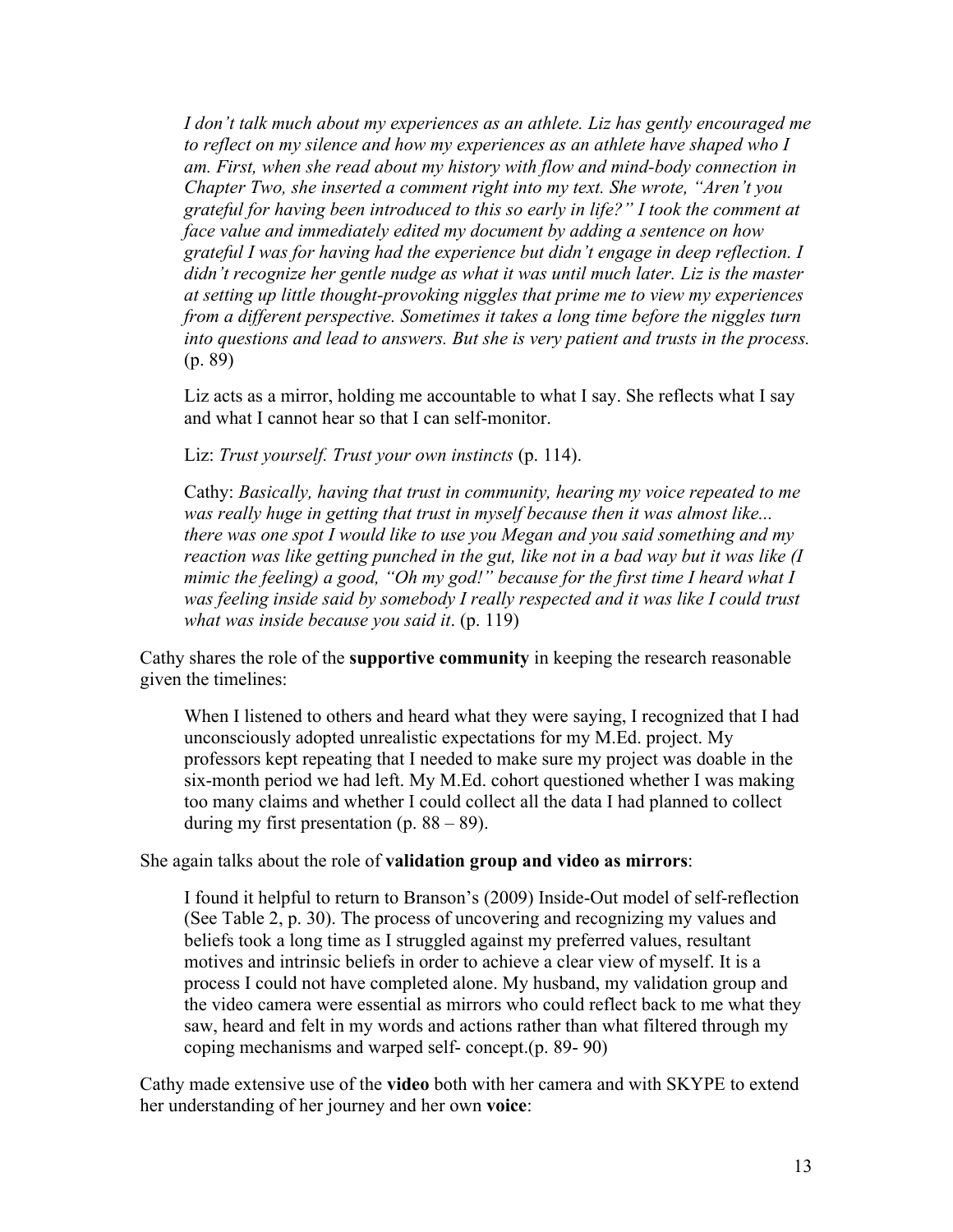This video offers evidence that I live my value of Trust more fully. The video shows my progression from denial or unawareness of trust as an issue to my recognition of it as being at the heart of the values I had identified. I chose clips that reveal the crucial role my validation group played in helping me to reflect, in making me aware of what I was communicating unconsciously and, most importantly, by validating the worth of my inner self. The power of this universality of story, the recognition of one's own voice in the stories of others and the empathetic resonance or validation we were able to give each other is echoed by the whole group with conviction and excitement in the last section of the video. Jackie, our fearless and loving mentor and excellent listener who can be seen grinning during this discussion, led us through the development of our validation group, a group that will not dissolve after the end of the course. We are all grateful for this gift she has given us. (p. 122)

### Cathy describes with great clarity the role of the **culture of inquiry**:

A Shared Journey is a Powerful Journey

When I reviewed my model with Jackie she reminded me that making one's inquiry public is a requirement of the *Living Educational Theory* methodology (Whitehead, 2009). Her reminder rankled me because I emotionally rejected the reduction of my living sense of my validation group and critical friends to a cognitive, "spectator truth" level (Burke, as cited in Whitehead, 2002, p. 1-2). Jackie, of course, has a fully living sense of what making one's inquiry public means and to her it represents the culture of inquiry I experienced with my groups. For me, making one's inquiry public makes me think of giving a presentation at a conference or being forced to stand in front of a group of professors I don't know in order to defend my project. I will try to amend this semantic issue by summarizing what I found powerful in making my inquiry public. Although the importance of a culture of inquiry has been addressed in Chapter Four and in the Love section above, I believe it bears re-examining because I would not have completed this project without my fellow travelers.

My critical friends helped me to see how my values were reflected in my practice. They extended themselves, put themselves in a vulnerable position on my behalf and again and again assured me they trusted my judgment. These friends helped create a culture of inquiry in our school that will have long lasting benefits in years to come.

There is universality in story, archetypal patterns that resonate with us all. I was inspired by the stories of my validators and mine inspired them. The real power of having made my inquiry public was learning that I was not alone in thinking or feeling what I did. A story cannot be authenticated unless it is shared. Authenticity or validation, by definition, must be achieved in public. (p. 145-146)

Cathy shares her intent to create a **culture of inquiry in her classroom**: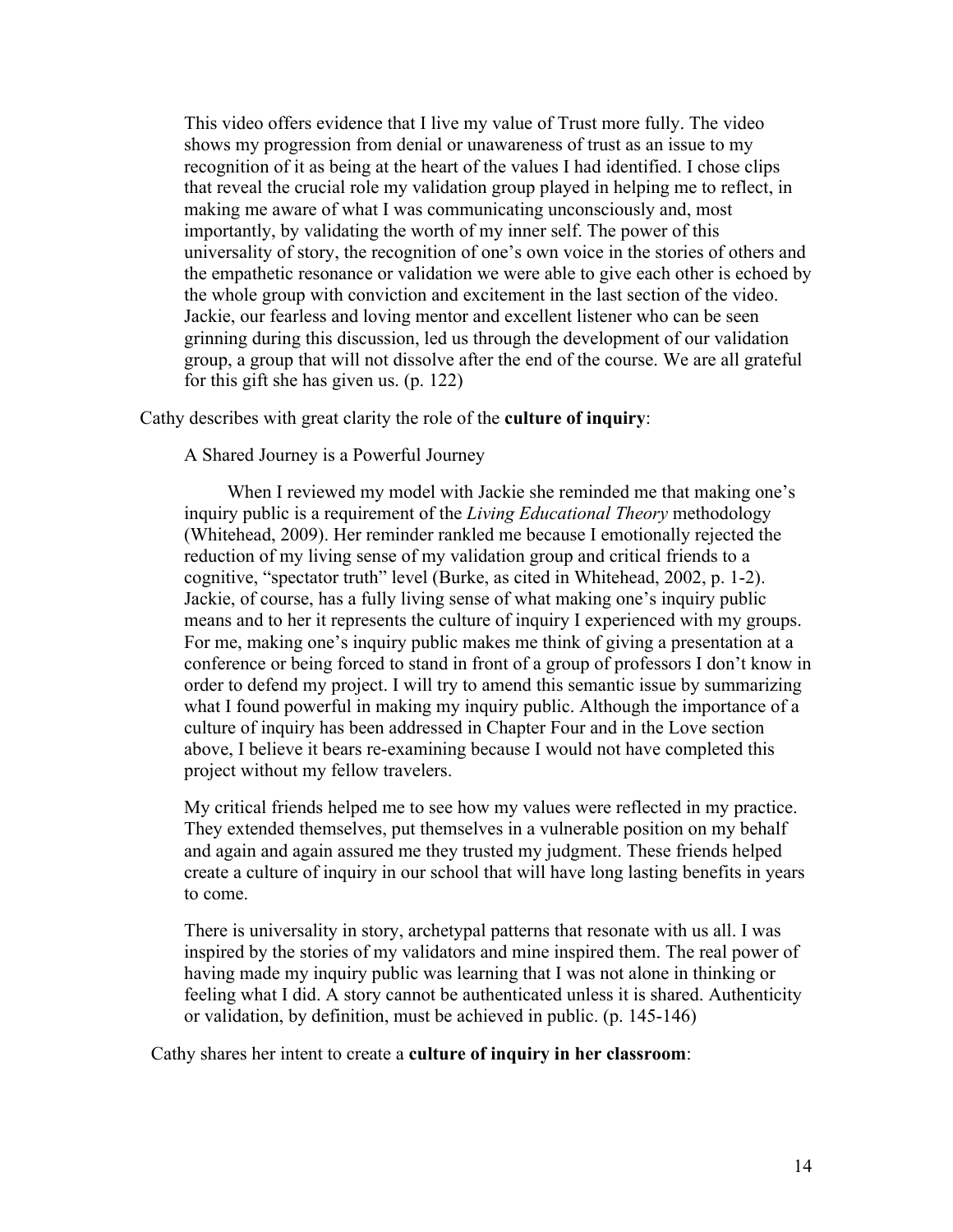However, my willingness to be vulnerable and invite others to share a part of my journey has been a catalyst for change in me and in my school. I am stunned at the magnitude of the project my critical friends and I are planning for next year. The energy and excitement of the staff I am working with is palpable in the video clips. What follows in a description of our project and how I plan to make use of my authenticity model through the implementation of this project in my school next year. (p. 148)

Cathy shares her **developing trust** in a culture of inquiry:

It is clear from this email and my own story that everyone must proceed at their own pace when they are ready. I want to be very clear how important it was that I trusted myself, trusted my instincts and my own limits. The right audience perceives vulnerability in sharing struggle as strength; this is an audience that is a true culture of inquiry. As Liz pointed out, not everyone wants or is ready to hear about the struggle of others (personal communication March 25, 2011). I found it important to seek the safe support of a counsellor who was removed from my personal life. She was assured to be a compassionate and knowledgeable audience. I disclosed my story to a compassionate professor, Jackie before I felt safe, with her by my side, to disclose to my M.Ed. group. And now, as I have managed to record my story the way I want to tell it, I am ready to disclose in a more public way to an academic audience. (p. 153)

**Elizabeth Campbell** was a member of the Bluewater Masters cohort in which Delong taught two courses and worked with Liz supervising her final major research project. Liz graduated from Brock University in October of 2011.

The following is Delong's creation of the research record with Campbell's writings on

# **Journey to the Otherway: How can I Improve My Practice By Living My Values of Love and Joy More Fully?** Found at:

ActionResearchCanada/documents/Elizabeth%20Campbell/LizCampbellMRP(1)op t.pdf

# Abstract

This paper captures my journey to create a living educational theory. In an effort to answer the question: "How can I improve my practice by living my values of love and joy more fully?" in an authentic and meaningful way. I make use of methodological inventiveness and alternative representation. Throughout the project, I share narratives, reflections, paintings, video clips, songs and voices of "the Other" to articulate, explicate and validate my values and living educational theory.

You can hear Liz talk about the **nature of sharing and learning from each other** in an environment where inquiry is valued: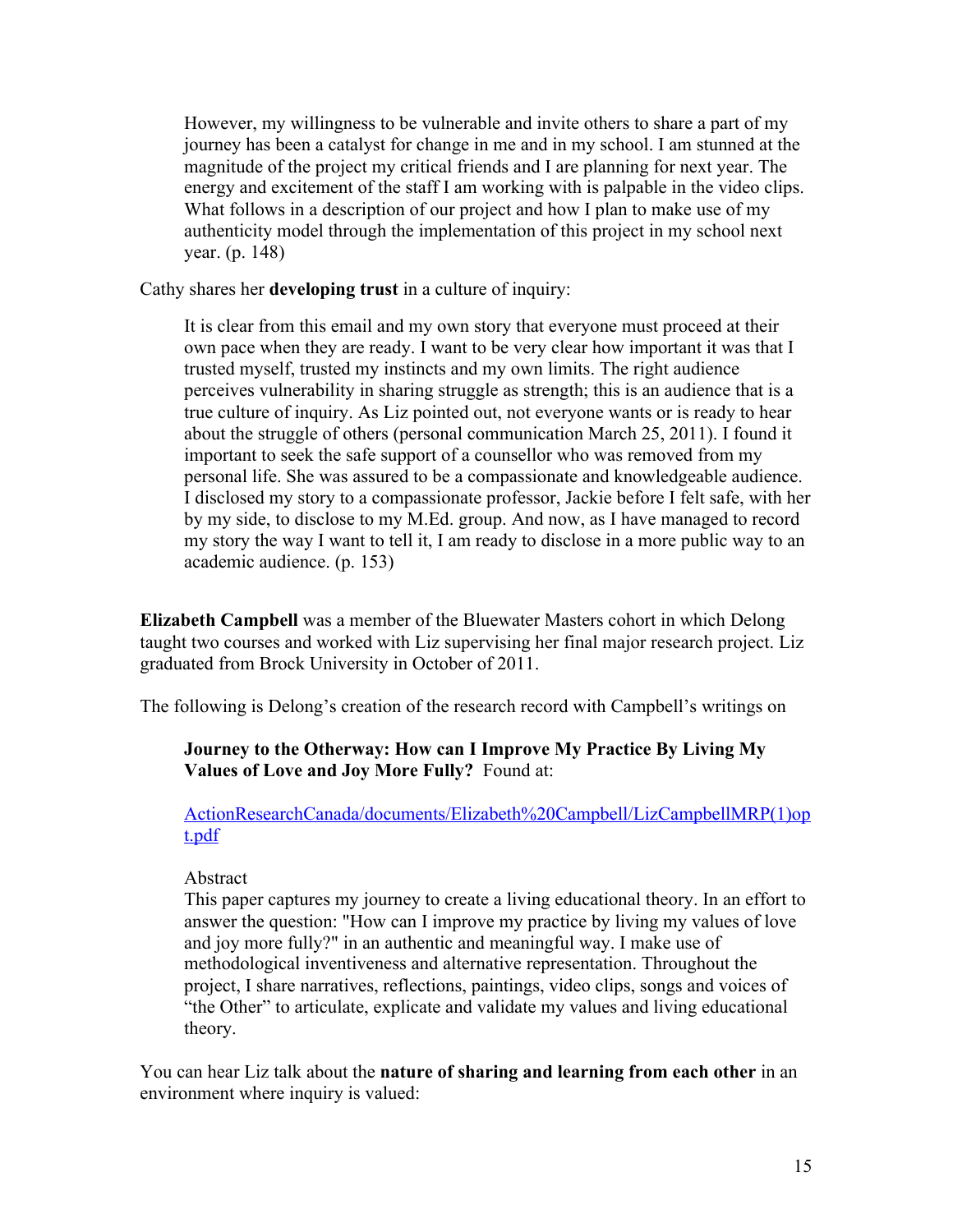When we realize the potential we have to affect each other in a community of inquiry, then we truly recognize the responsibility that rests with us. In order to cultivate the soul and provide an environment conducive to re-connecting with self, others and nature, we have to allow our own soul to resonate, so that others—our peers and students, those who have lived a shorter time than us, or a different time than us—can benefit from our lived and shared experience. Simply by being in the presence of a caring and honest person who has created an atmosphere of trust and love, where silence is honoured and intuition respected, learning can unfold. In this harmonious space where safety and risk co-exist—a space where we can discover our own voice—souls are awakened.(p. 60)

This being '**loved into learning**' was a connection to my ontology that I had not made until I re-read Liz's writing: that creating a space for deep learning and risk derived from love:

In all the reading, course work and professional development I have completed, I was never able to see myself in the text or even imagine seeing myself in the text. Since learning about living educational theory and generating my own theory, I now appreciate the importance of examining my values, in my lived experiences, in order to improve my practice. However, as valuable as the theory is, I am not convinced that someone would embrace it or even consider it as a valuable methodology unless he/she had the opportunity to live it. I was fortunate in that I had it modeled for me (thank you, Dr. Jacqueline Delong) and I was in the perfect space to begin a transformative journey. The trust, respect and love that Jackie modeled in the classroom enabled me to take both academic and personal risks. It became quite apparent to me that I was being loved into learning and I was not sure how to deal with the love offered even though it looked a lot like the love I offered my own students. Why am I not worthy of what I offer my own students? I am. I just never expected it because I had never experienced it before in an educational setting. These are people with authority and power; can they be trusted? Why not? They offer exactly what I offer students and I expect my students to trust me. If I have a difficult time accepting that my professors believe in me and love me, why would it be any different for my students, especially the hard to reach students like me? Are we not all worthy of love? (p. 64)

In the following conversation, which is part of her 'virtual **culture of inquiry**', the dialogue revolves around listening, caring and communicating as transformative experiences:

*Christina Baldwin:* Liz, "[N]otice the delicate web of witness that is woven between us when we listen to each other with the ear of the heart" (2005, p.44). I believe your shared stories have made you an exceptional storycatcher. "Storycatchers know story has the power to open the heart, even if the mind does not change. Story is empathy in action between people" (p. 46). Your appreciation for vulnerability and your authentic and honest approach will help you to structure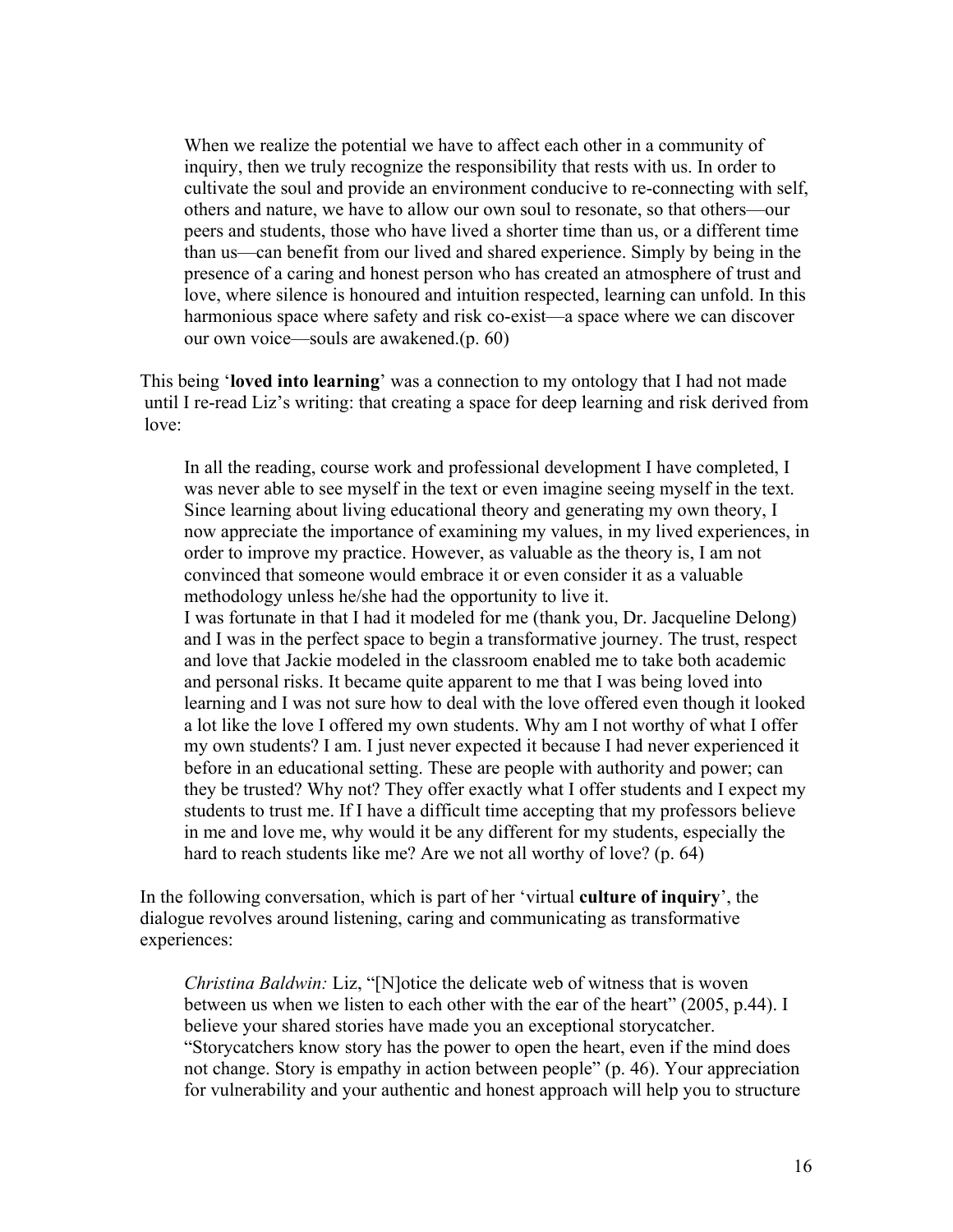a safe space for storycatching with the learners in your care. *Anam:* Christina not only hears the truth with exceptionality, she also speaks it equally well. Liz, you have learned to live the way of the artist. You create communicative and transformative experiences for yourself and others. Even if you had never painted, you would still be an extraordinary artist—you create. p. 45

#### Liz talks about the **significance of living her life according to her values**:

*Liz:* When I am in a learning situation, I feel the most alive, awakened and engaged and I feel that my life is purposeful and meaningful. Yes, sometimes the situations are intense, uncomfortable and quite often the most rewarding. If I can determine how to live a more meaningful and purposeful life by living my values more fully, then I can assist others in discovering a more purposeful and meaningful life, which will enable me to live more passionately and authentically. This is the spiritual life that I imagine for myself; this life will allow the soulful me to unfold and, ultimately, die in peace. "And what is the purpose of life if it is not meaningful preparation for the end of life--death?" (Journal entry, April 28th, 2006) (p. 86-87)

Liz talks about the importance of **trust** in creating authentic relationships:

Trust has never been an obstacle in my relationships with my family (i.e. parents, siblings, husband and children), but it has always been an issue and obstacle in the education system, as previously alluded to and explained. However, as I began to trust my peers and professors in our Master's of Education cohort, I slowly developed the courage, confidence and eventual trust to begin a meaningful reflection-action cycle.

Next, I began to use video as a reflection tool as I captured, constructed and deconstructed my living educational theory (more on this later.) Through reflection in a trusting community, I have come to a deeper and richer understanding of myself and if teaching is expressing one's self, as I believe it is (as is authentic living), then the more aware I am of the self I am expressing the more able I am to have authentic relationships and educational experiences. (p. 90)

The **use of video** enabled Liz to see her values in action:

Using video as a values research tool enables me to identify and articulate my living contradictions and my explanatory principles, make use of the action reflection cycle with a digital recording, and validate my values through reviewing and reflecting on my video footage individually and with my critical friends. In addition to hearing the spoken word, video enables me to see myself in action, which helps me to see when my actions do not align with my values. But it also enables me to see and have a permanent record of when I am living according to my values. When I am interacting with the learners in my care and living according to my values--Whitehead calls these energy flowing values (1989), you can see the life affirming energy.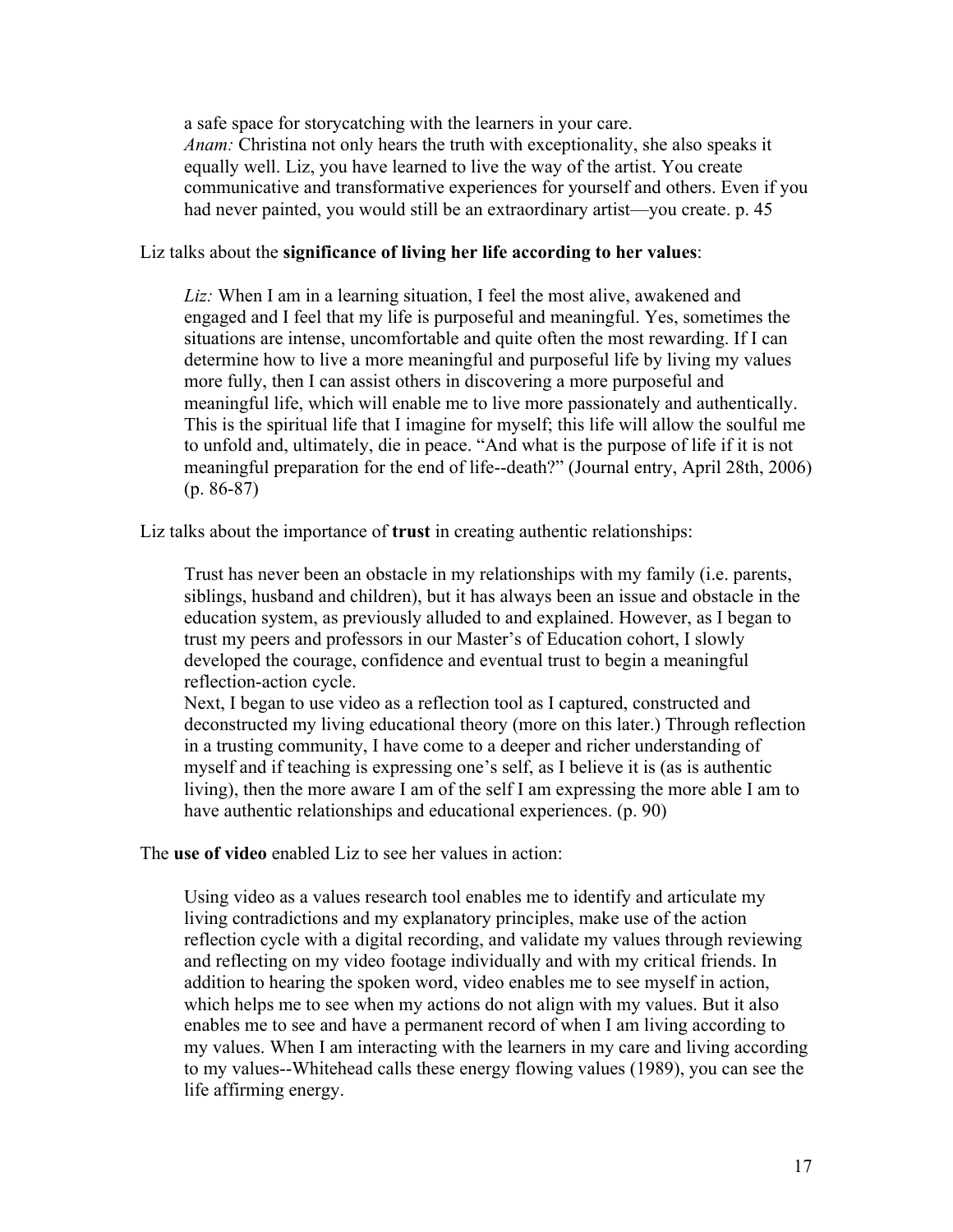The idea of communal and/or collaborative learning places emphasis on the interplay between others and me or, as Whitehead states is relationally dynamic (Whitehead, 2011). I use Whitehead's term here because it also clarifies the idea of the changing and growing nature of the interaction(s). (p. 93-94)

In this section, Liz shares the nature of the **culture of inquiry** experience as well as the role of video in her research:

We learn who we are through our interactions with others. When those interactions take place in a purposefully created environment with willing, trustworthy people who are intentionally seeking personal and professional growth, the opportunity for authentic and valid learning is enhanced. This is a place where reflective practitioners come together with purpose and focus to test and share their reflections and actions. This is where our ideas are validated as we hold ourselves accountable to the values we espouse. I am blessed with a very dedicated group of critical friends (fondly called my beloved validators.) We have supported one another in a very exciting, challenging and rewarding journey. Together, by supporting one another, we each generated our own living educational theories. My journey would not have been the same without their dedication and love. (p. 94-95).

Liz shares her experience of examining her **video** as evidence of her values:

In spite of all of this, when I was reintroduced to the use of video as a medium for examining my practice, after a little encouragement, I embraced the opportunity. It was time I took a serious look at the woman in the mirror—I was finally ready. The following highlights the beginning of my journey to identify, represent and explain my values. I began the process of constructing and deconstructing my living educational theory by looking for examples of my values by examining video footage of presentations (one is a co-presentation with my colleague Karen Spragg). This is a short movie I made after spending a lot of time viewing and reviewing hours of videotape from presentations and discussions and includes snippets of footage that I believe captures the energy flowing values and life affirming energy (Whitehead, 1989) of my colleagues, myself, and the collective group. Later I will share more clips with you that represent my living educational theory in a later stage of development.

### **Capturing the Mirror Image**

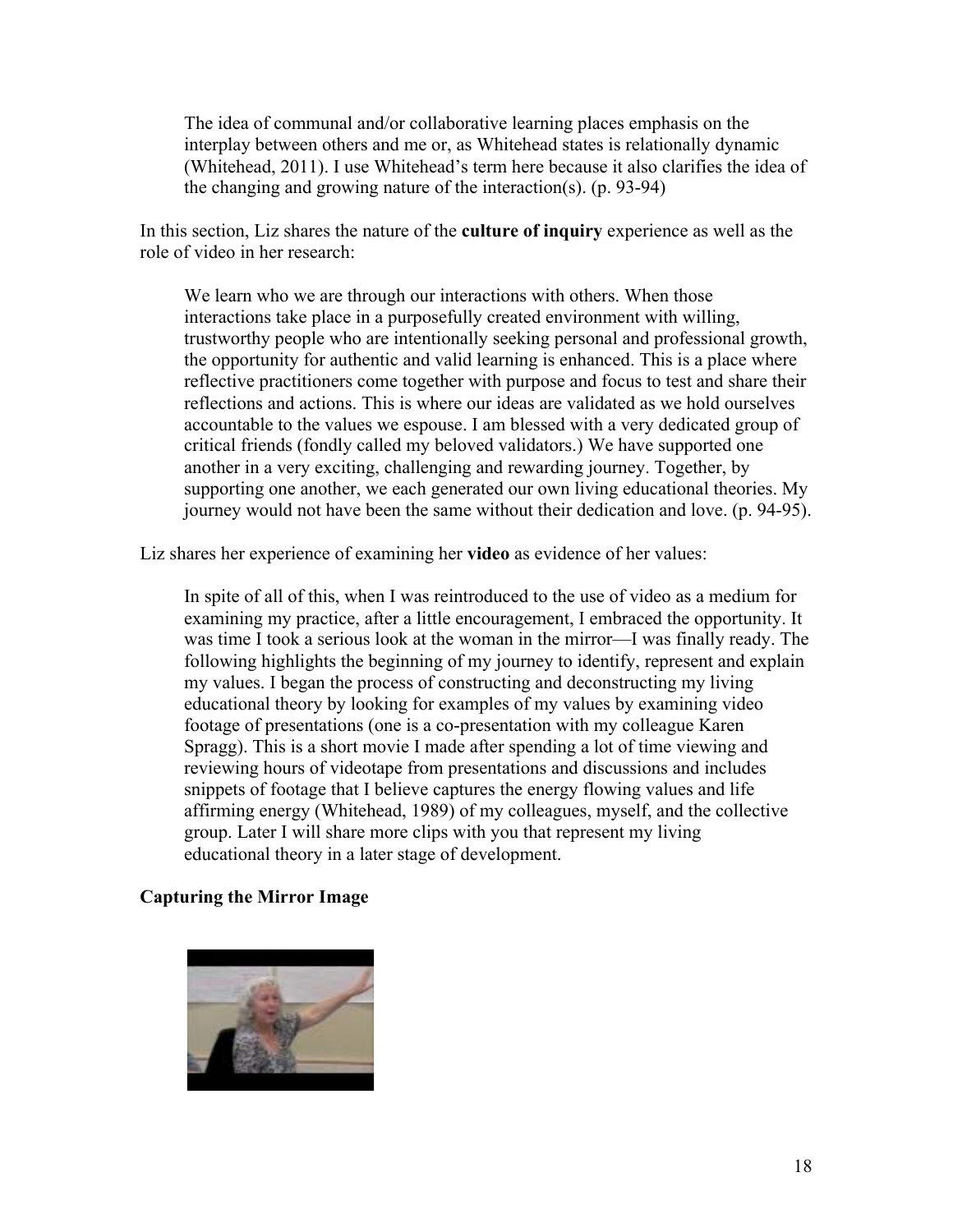*(The room erupts with laughter as the participants appreciate the humour in the video clip and are affected by the infectious nature of authentic laughter.)* (p. 99)

Liz: In an effort to become a more effective reflective practitioner using Ghaye and Ghaye's (1998)) text as a guide and putting into practice the action-reflection cycle in order to generate a living educational theory (Whitehead, 1989), I reviewed video footage, personal narratives, feedback on my narratives, reflections on my narratives in my journal, and other archives, all in search of evidence of my values. I found clear evidence of my values from the very beginning of my teaching career and I found many examples of the same values from different sources.

At this point I had an extensive collection of data including: student course evaluations, teacher appraisals, thank you cards from parents, colleagues and students, sample work from students, sample course outlines, assignments and evaluations from my philosophy classes, pictures of my students and family, a musical CD I was involved in creating, a copy of a Celebration of Life a colleague and I had been asked to organize and deliver, paintings and narratives, my journal and many other anecdotal and historical data. All of this data provided evidence of my values and I created a table to sort and organize them looking for themes and patterns. It didn't take long to identify an extensive list of values that I believed were important to me. However, it was not until I watched the video footage in the clip you just saw that I was finally convinced that I was in fact demonstrating these values on a regular basis. Seeing myself in action and seeing the reaction and response of others to my actions--my educational influence (Whitehead, 1989, 2000, 2008, 2011) and the ability to view these examples repeatedly helped me to finally identify, recognize and embrace the values that give my life meaning. This was extremely powerful and transformative for me. (p. 98-99)

### The process of examining the **video** and re-examining led Liz **to understand her epistemology, her ontology and her living educational theory:**

In my own reflection process and to improve my practice, video is invaluable as a tool for layered reflection as I revisit my own presentations and /or interactions and examine them from a different perspective—although it is still me doing the examining, it is a different me because I have already had the experience of the presentation or the interaction and the thoughts and ideas that follow. Reviewing the video footage provides an opportunity to scrutinize the encounter to substantiate and/or revise both my epistemology and ontology and thus my living educational theory. Moreover, posting the video clips to a public sphere such as YouTube creates more potential for collaborative or communal inquiry and helps to make me accountable to the values I espouse. And until I have reached a state of bliss that no longer requires feedback to be maintained, I welcome every opportunity to grow and make a personal contribution to universal well-being which is why I am sharing the wall with you today. (p. 111)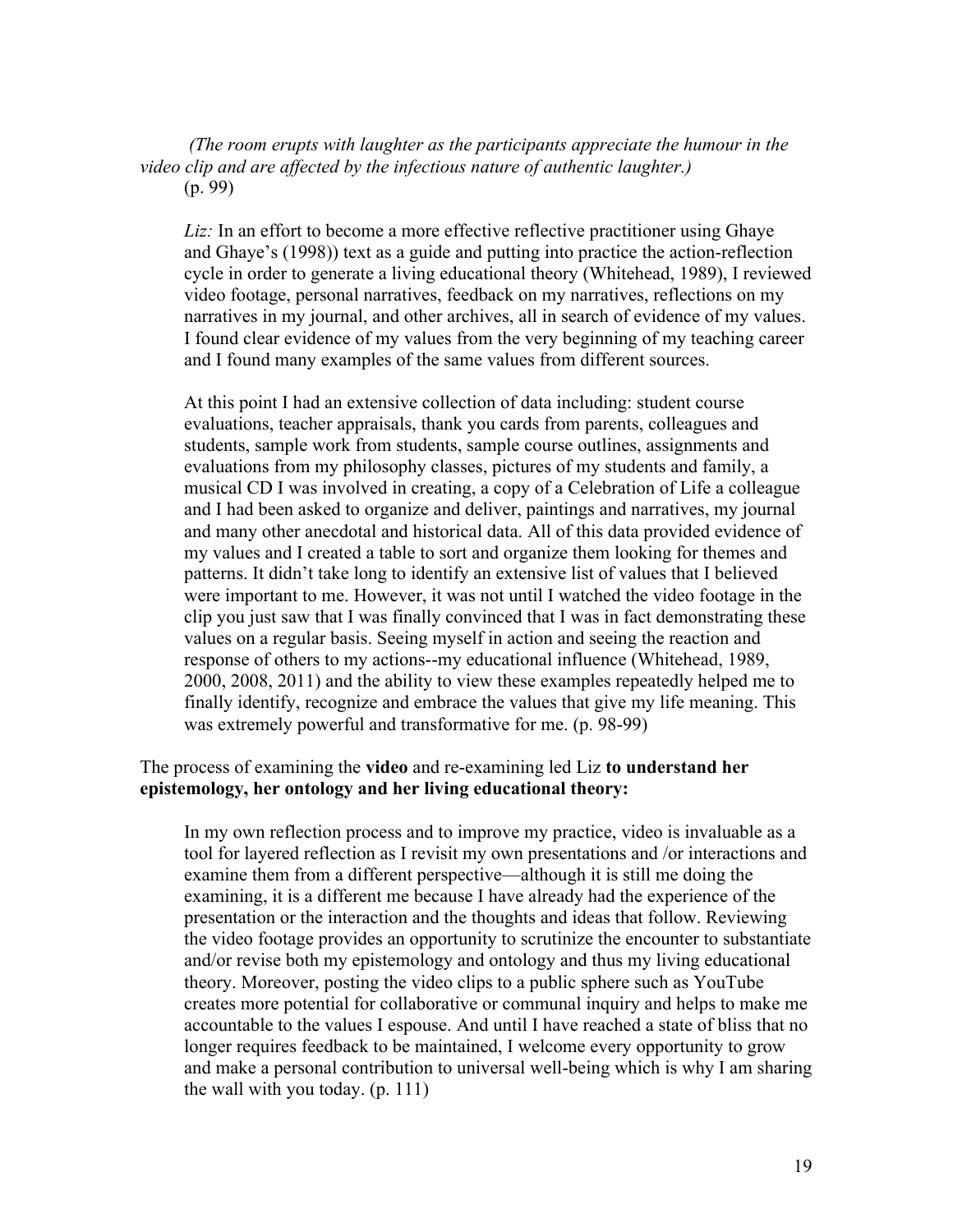By reviewing the video clips, Liz realized that her essential values were love and joy and we see the **pedagogical model** at work:

Reviewing the video footage generated in the validation sessions with my critical friends and reflecting on the *living wall,* which often felt like a form of meditation, enabled me to generate and internalize my living educational theory (Whitehead, 1989). Once I internalized this information, it became part of my very essence, almost every action, thought and decision was now considered in light of the values I had identified and shared. As indicated on my wall, I started out with an extensive list of values, namely, empathy, creativity, trust, compassion, freedom, inclusion, resilience, honesty, respect, justice, vulnerability, open-mindedness, passion, humour, relationships, flexibility, love, hope and joy. I ended up reducing the list to two values: love and joy, and eventually added hope as a third. After much feedback and reflection, I determined that love and joy captured all of the other values and if I just focused on living my values of love and joy more fully I would also enhance my ability to live all of my values more fully. Now that I had my list condensed to something more manageable and I had shared these values with my critical friends, my peers, my friends outside of education and my family, it was time to start putting my values into action. For me, this meant more than responding to situations and queries with more love and joy, but actively seeking out opportunities to share and practice those values. (p. 114)

# **6.0 Co-operative Inquiry.**

Through working co-operatively in this inquiry into the educational significance of a teaching model for the creation of a culture of inquiry we are breaking new ground for us in developing our understandings of the expression of co-operative values in an educational space with others. We are experimenting with the potential of visual records of conversations to communicate meanings of a culture of inquiry within which we are clarifying the meanings of a teaching model that includes responses to the student's own meaning making. On Sunday February 19, 2012 we recorded a multi-screen SKYPE conversation between the above participants as we clarified our understandings of the teaching model and explored its educational significance for the creation of culture of inquiry in a way that emphasizes and provides evidence for both improving practice and making original and significant contributions to educational knowledge.

# **7.0 Scholarly significance.**

The video-tape below is of a 25 minute conversation between Liz Campbell, Cathy Griffin, Jacqueline Delong and Jack Whitehead as part of the preparation for the presentation of the AERA paper.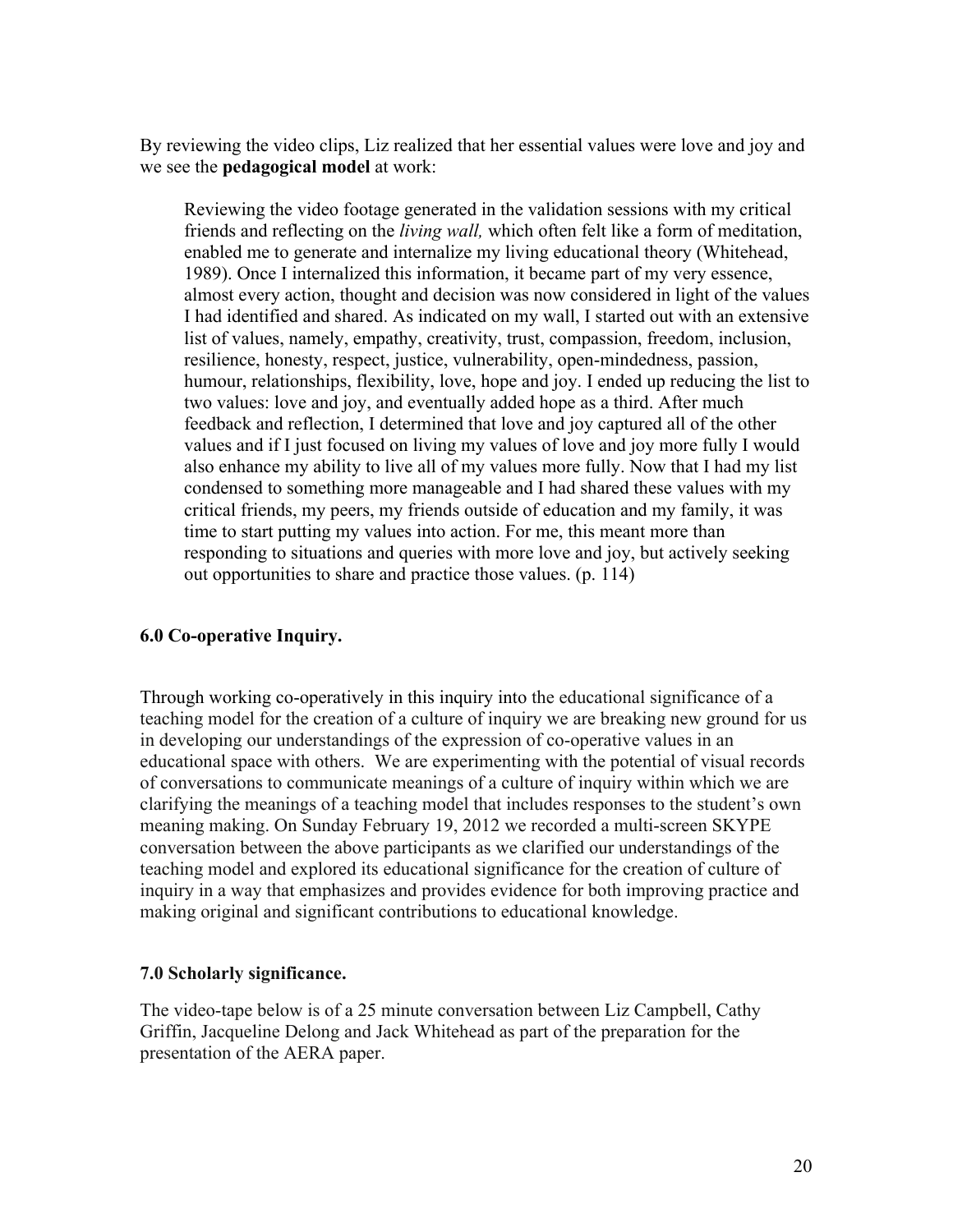

http://www.youtube.com/watch?v=VHAxuNe5vVw

We are not suggesting that you watch all the 25:15 minutes of the above conversation. We are suggesting that you watch the last 19 seconds at:

# http://www.youtube.com/watch?v=bViANZrIqkM

and move the cursor backwards and forwards so that it resonates around 16 seconds. As we watch these 19 seconds of video and pause at 16 seconds we experience an empathetic resonance with our life-affirming energy that is being 'pooled' at the end of this conversation with the values we use to give meaning and purpose to our lives in education, including love, hope and wisdom. The scholarly significance of this experience will, to a large extent, depend on you and others sharing this awareness of a pooling of life-affirming energy with values that carry hope for the future of humanity.

The scholarly significance can be understood in terms of a transformation in the meanings of the explanatory principles and the living standards of judgment that can distinguish what counts as educational research. We attach significance to explanatory principles in research because these provide the reasons for why something happens. We attach significance to living standards of judgment because these are the standards we use to judge the validity of our contributions to knowledge.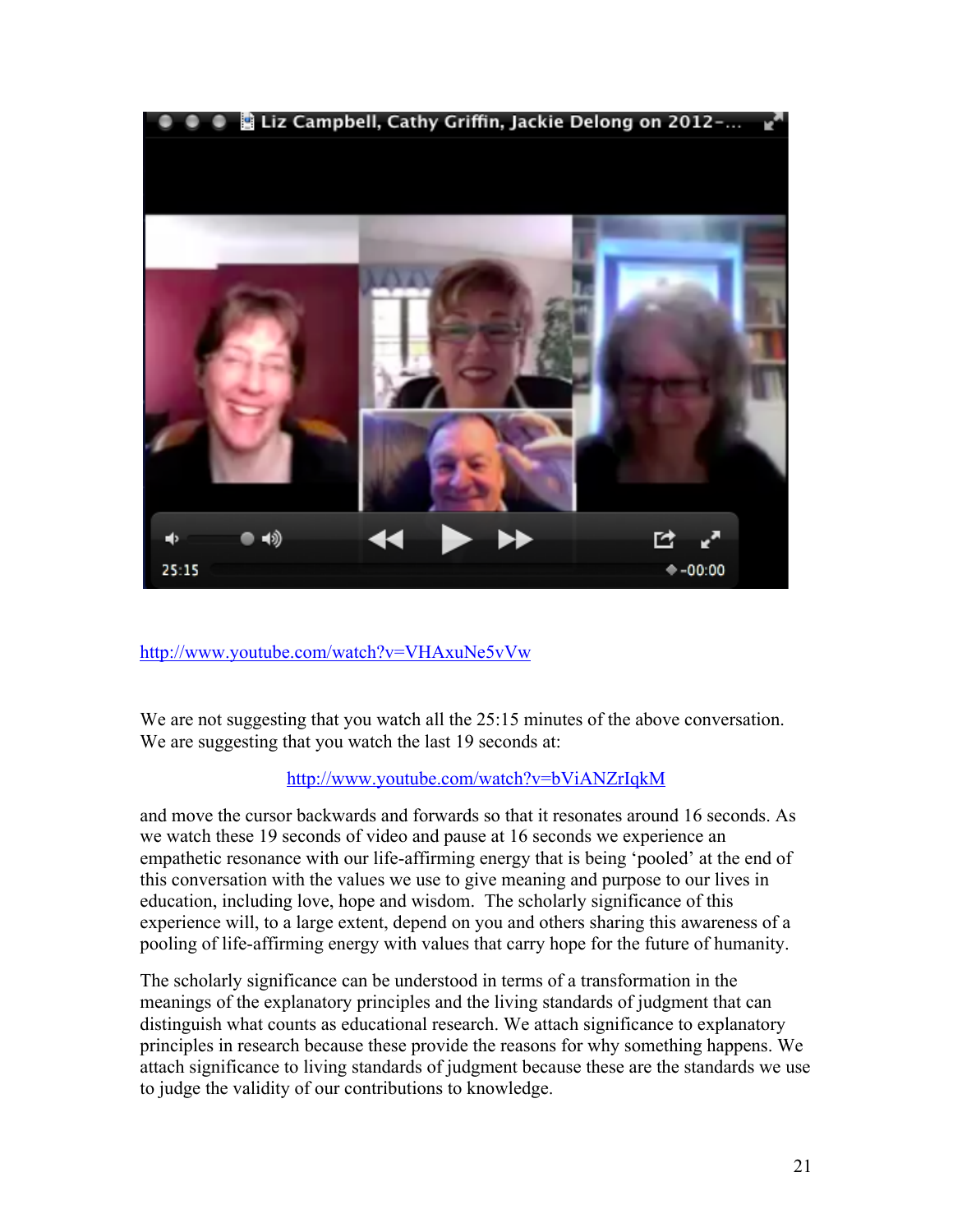To emphasize the significance of the expression of life-affirming energy with values through time and across cultures here is a 1:03 clip from a classroom in Ningxia Teachers University in China with Moira Laidlaw. The video had been switched off at what Jack thought was the end of the lesson. He saw Moira moving to the door and switched the camera back on. In this 1:03 minutes Jack experiences Moira expressing a loving dynamic energy in the space with her students as they move out of the room. We believe that this process of empathetic resonance as you move the cursor backwards and forwards along the clip will enable you to experience and comprehend a flow of loving dynamic energy, as an explanatory principle in explaining Moira's influence with her students, and as a living standard of judgment to which she holds accountable, both her own practice and her explanations of educational influence.



http://www.youtube.com/watch?v=Z1jEOhxDGno

We are claiming that standards of judgment, to be educational, must include such energyflowing values as explanatory principles in explanations of educational influence. Using energy-flowing values as explanatory principles differs from the explanatory principles **derived** from the abstract generalizations in propositional and dialectical theories (Whitehead & Rayner, 2009). These explanatory principles are clarified and evolved in inquiries of the kind, 'How do I improve what I am doing?' They draw insights from propositional and dialectical theories while retaining the uniqueness of the constellation of values and understandings that are used by individuals to give meaning and purpose to their lives and to which they hold themselves accountable, both to themselves and to others. In this way the teaching model for the creation of a culture of inquiry can be seen to be fulfilling both halves of the AERA mission in relation to advancing knowledge, engaging in scholarly inquiry, improving practice and serving the public good.

### **8. Interim conclusion.**

Through working co-operatively in this inquiry into the educational significance of a teaching model for the creation of a culture of inquiry we are breaking new ground for us in developing our understandings of the expression of co-operative values in an educational space with others. In doing this we are agreeing with the Governor-General of Canada, David Johnson (2012) that:

It is perhaps the defining question of our time: How to tackle the complex, interrelated challenges of the 21st century in a coherent and effective way?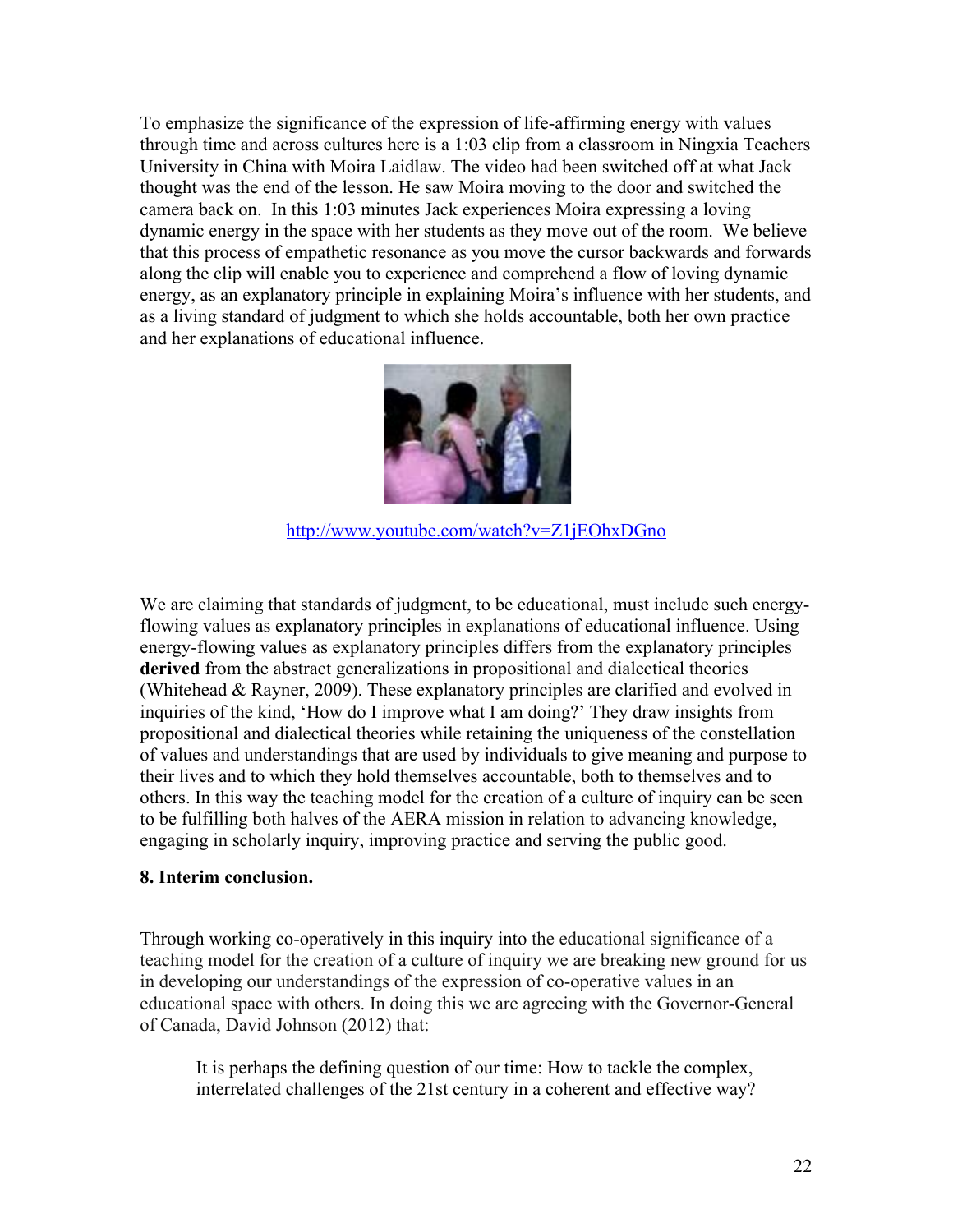The answer, I am convinced, lies in what I call the diplomacy of knowledge, defined as our ability and willingness to work together and share our learning across disciplines and borders. When people achieve the right mixture of creativity, communication and co-operation, remarkable things can happen.

By focusing on questions of the kind, 'How do I improve what I am doing?' within cooperative enquiries, we have offered evidence to show how such inquiries can fulfill both halves of the AERA mission to advance knowledge about education, to encourage scholarly inquiry related to education and to promote the use of research to improve practice and to serve the public good .

We have explored the potential of visual records of conversations and practice to communicate meanings of a culture of inquiry within which we are clarifying the meanings of a teaching model that includes responses to the students' own meaning making. It also provides evidence for both improving practice and making original and significant contributions to educational knowledge.

In the process of examining our practice in a co-operative inquiry with fellow researchers across space and time, using our writing, our experiences in teaching situations and in dialogue using the SKYPE technology, we have transformed our thinking and improved our learning and practice. In working in this way we found ourselves both inspired and troubled. We have been inspired by the hope, love, joy and wisdom that have been pooled in our conversations.

We have been troubled by our feelings of inadequacy in finding appropriate ways of representing the significance of the depth of the values-based communications and reflection. We are still working on finding appropriate forms of representation for the power and energy expressed in the virtual space with an 'electrical'-like response evident in facial expressions and in words that express those energy-flowing values and that empathetic resonance. In all, we experienced the love, joy and wisdom in this community that might not have emerged outside of the culture of inquiry.

It is reassuring that the students that we have worked with have taken their learning in their Masters and Ph.D. research further into their classrooms and workplaces to improve the social order and accomplish the fulfillment of the second half of the AERA mission to promote the use of educational research to improve education and serve the public good. Living educational theory demands that continued self-examination and expectation of improvement in a culture of inquiry. At the heart of the social significance of our understandings of a culture of inquiry is our awareness of living citizenship (Potts, 2011):

Living citizenship is about the development of human relationships to unlock participants' creativity in their response to situations where they see the need to live out their values as citizens more fully. It supports the development of a democratic society in the sense that *"a democratic society depends on everyone taking*  responsibility and contributing what they can, which is possible only when each of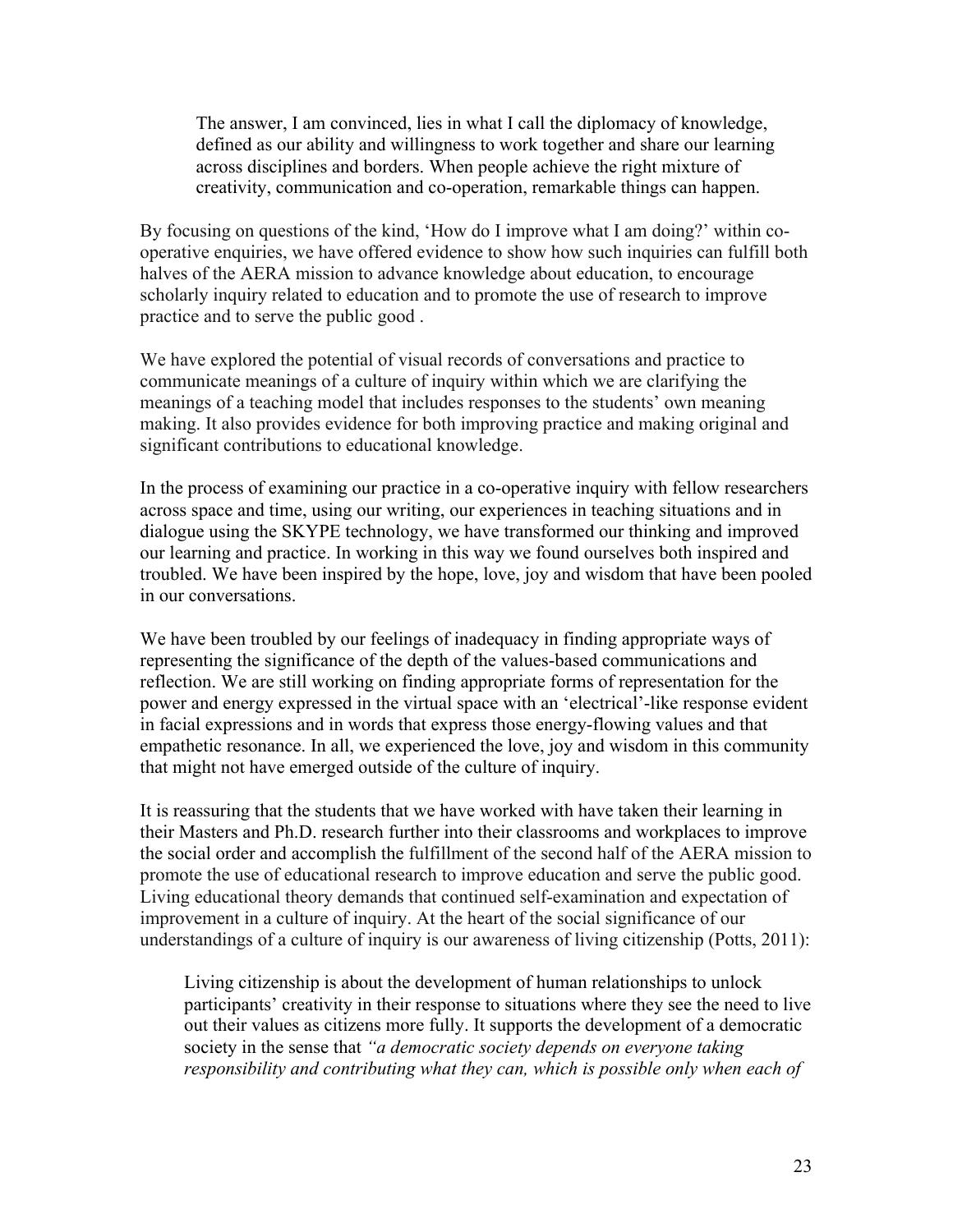*us feels we belong and are seen as uniquely creative, capable and self-determining individuals."* (John and Pound, 2011, p.2)

Like Noffke (1997), we're committed to the importance of engaging with power and privilege in society with values that carry hope for the future of citizenship.

For us, improving the social order goes beyond racial equality or equality in itself to include 'loving the other' despite a multitude of differences. It includes our desire to support others to find their voices, find their successes, see their strengths and capacities and to extend and deepen insights from the most advanced social theories of the day. Our hope and joy comes from seeing others understand and appreciate their values, their lifeaffirming, life-enhancing energies and their contributions to the knowledge base of teaching and learning.

Within our co-operative inquiry we have offered evidence of the efficacy of the pedagogical model in relation to the educational influence in students' learning to live their values more fully and to contribute to knowledge. At the heart of the influence of the pedagogical model is the generation by the students of their own living educational theories and the explication and sharing of the values, such as 'loved into learning', we use to give meaning and purpose to our lives.

### **Note about authors:**

Jacqueline Delong was the tutor of two cohorts of master's students between 2008-2012, one group having successfully completed its masters degrees and the other in the midst of writing their final projects at Brock University. The masters' students include Liz Campbell and Cathy Griffin as well as contributions from several others. In drawing on their work and engaging with them in the co-creation of this text we are expressing our inclusive and co-operative values in contributing to a culture of inquiry. Our ethical principles as educational researchers include a willingness to be openly accountable for living these values as fully as we can. While offering co-researchers and participants a right to anonymity, as self-study researchers we work with the ethical principle of selfidentification throughout our writings. Each of the above participants has also been working with the principle of self-identification in their inquiries into improving their practice and contributing to knowledge.

Delong completed her living theory doctorate in 2002 at the University of Bath, UK, while studying her own practice as a Superintendent of Schools in the Grand Erie District School Board in Ontario, Canada. We use 'living theory' throughout the paper as a term that means an individual's explanation for their educational influence in their own learning, in the learning of others and in the learning of the social formations in which they live and work. We have shortened living educational theory to living theory. Since 2002, we, Delong and Whitehead, have worked co-operatively as peers on many presentations at AERA conferences. We are both committed to enabling others to generate their own living educational theories in inquiries of the kind, 'How do I improve what I am doing?'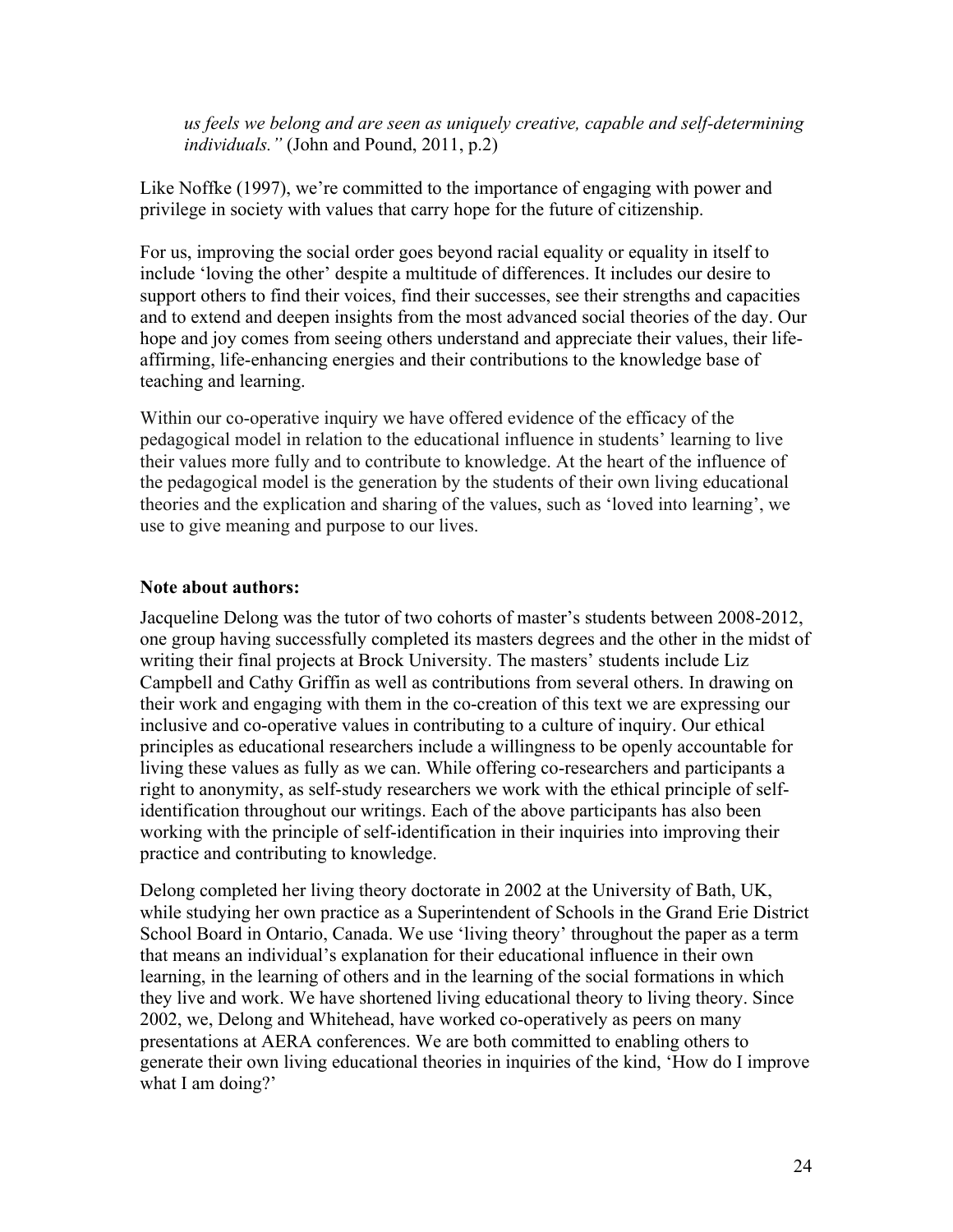Jack Whitehead has supervised and tutored many living theory doctoral and masters research programmes over his 45 year's engagement in education (1967-2012), 39 years of which have been spent in supporting continuing professional development programmes, accredited by Universities (1973-2012). He began working with Delong in 1995, first as the supervisor of her doctorate and from 2002 as a peer. His original contributions to educational knowledge include the idea that individuals can create their own living educational theories as explanations of educational influence in learning. They also include the use of multi-media narratives with digital technology to clarify and evolve the meanings of energy-flowing inclusive values as explanatory principles in explanations of educational influence. He has also been influential in showing how 'I' as a living contradiction in educational enquiries of the kind, 'How do I improve what I am doing?' can be included in dialectical explanations of educational influence in learning.

# **References**

Anderson, G, & Herr, K. (2011) Scaling up "Evidence-Based" Practices for Teachers Is a Profitable but Discredited Paradigm In *Educational Researcher*, Vol. 40 No. 6 pp. 287- 289. SAGE.

Ball, F. B. & Tyson, C. A. (2011) American Educational Research Association 2012 Annual Meeting Call for Submissions Vancouver, British Columbia, Canada. Retrieved 8 July 2011 from

http://www.aera.net/uploadedFiles/Publications/Journals/Educational\_Researcher/4004/1 98-220\_05EDR11.pdf

Breeze, M. (2011) Guest Editorial. Transformating Education Through Co-operation – A Force for change. *Journal of Co-operative Studies*, 44(3); 2-4.

Campbell, E. (2011) Journey to the Otherway: How can I Improve My Practice By Living My Values of Love and Joy More Fully? M.Ed Project, Brock University. Retrieved 12 March 2012 from http://www.spanglefish.com/ActionResearchCanada

Delong, J. (2002) How Can I Improve My Practice As A Superintendent of Schools and Create My Own Living Educational Theory. Ph.D. Thesis, University of Bath. Retrieved 14 July 2011 from http://www.actionresearch.net/delong.shtml

Delong, J. & Whitehead, J. (2011) Transforming educational knowledge through making explicit the embodied knowledge of educators for the public good. A paper for presented at the 2011 American Educational Research Association Conference in New Orleans, USA,  $9^{th}$  April 2011.

Earl, L. & Katz, S. (2006) *Leading Schools in a Data-Rich World*. Thousand Oaks; Corwin.

Griffin, C. (2011) How can I improve my Practice by Living my Values of Love, Trust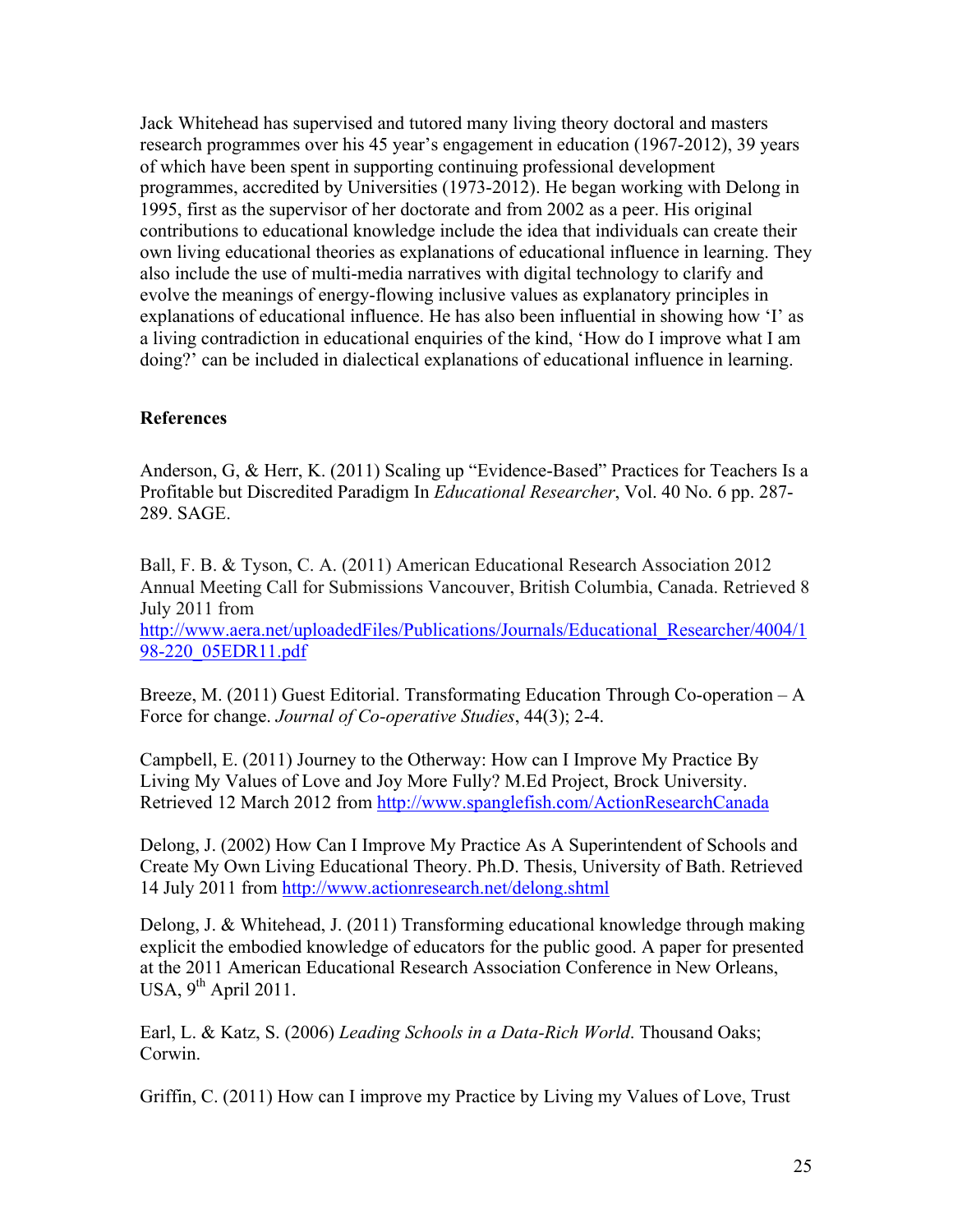and Authenticity more fully? M.Ed Project, Brock University. Retrieved 12 March 2012 from http://www.spanglefish.com/ActionResearchCanada

Habermas, J. (1976) *Communication and the evolution of society*. London: Heinemann.

Johnston, D. (2012) Diplomacy of Knowledge. Published Friday, February 17, 2012. Toronto; Globe and Mail. Retrieved from http://www.theglobeandmail.com/news/opinions/opinion/the-diplomacy-ofknowledge/article2341017/

Kinsella, K. (2011) Developing a situated practice: how has 'presenting empathetic responsiveness to requisite situated practice' become a standard of judgment in my online coaching practice in higher education? Ph. D. submission to the University of Bath, December 2011.

Laidlaw, M. (1996) How Can I Create My Own Living Educational Theory As I Offer You An Account Of My Educational Development? Ph.D. Thesis, University of Bath. Retrieved 24 February 2012 from http://www.actionresearch.net/living/moira2.shtml

McNiff, J. (2009) My Story is my Living Theory, in Clandinin, J. (Ed) (2009) *Handbook of Narrative Inquiry: Mapping a Methodology*. Thousand Islands, London, New Dehli; Sage.

McNiff, J. & Whitehead, J. (2011) *All You Need To Know About Action Research*. London; Sage.

Noffke, S. (1997) Professional, Personal, and Political Dimensions of Action Research. In Apple, M. (Ed.) (1997) *Review of Research in Education*, Vol. 22, Washington: AERA.

Polanyi, M. (1958) *Personal Knowledge: Towards a Post-Critical Philosophy*. London: Routledge and Kegan Paul.

Potts, M. (2011) How Can I Reconceptualise International Educational Partnerships as a Form of 'Living Citizenship'? Ph.D. submission Bath Spa University.

Schon, D. (1995) The New Scholarship Requires a New Epistemology. *Change,* 27(6); 27-34.

Stenhouse, L. (1980) *Curriculum research and development in action*. London; Heinemann.

Walton, J. (2012) Doctoral Lecture at Liverpool Hope University on the  $13<sup>th</sup>$  February 2012. Retrieved 20 February 2012 from http://www.actionresearch.net/writings/walton/jwaltonphdlecture130212.pdf